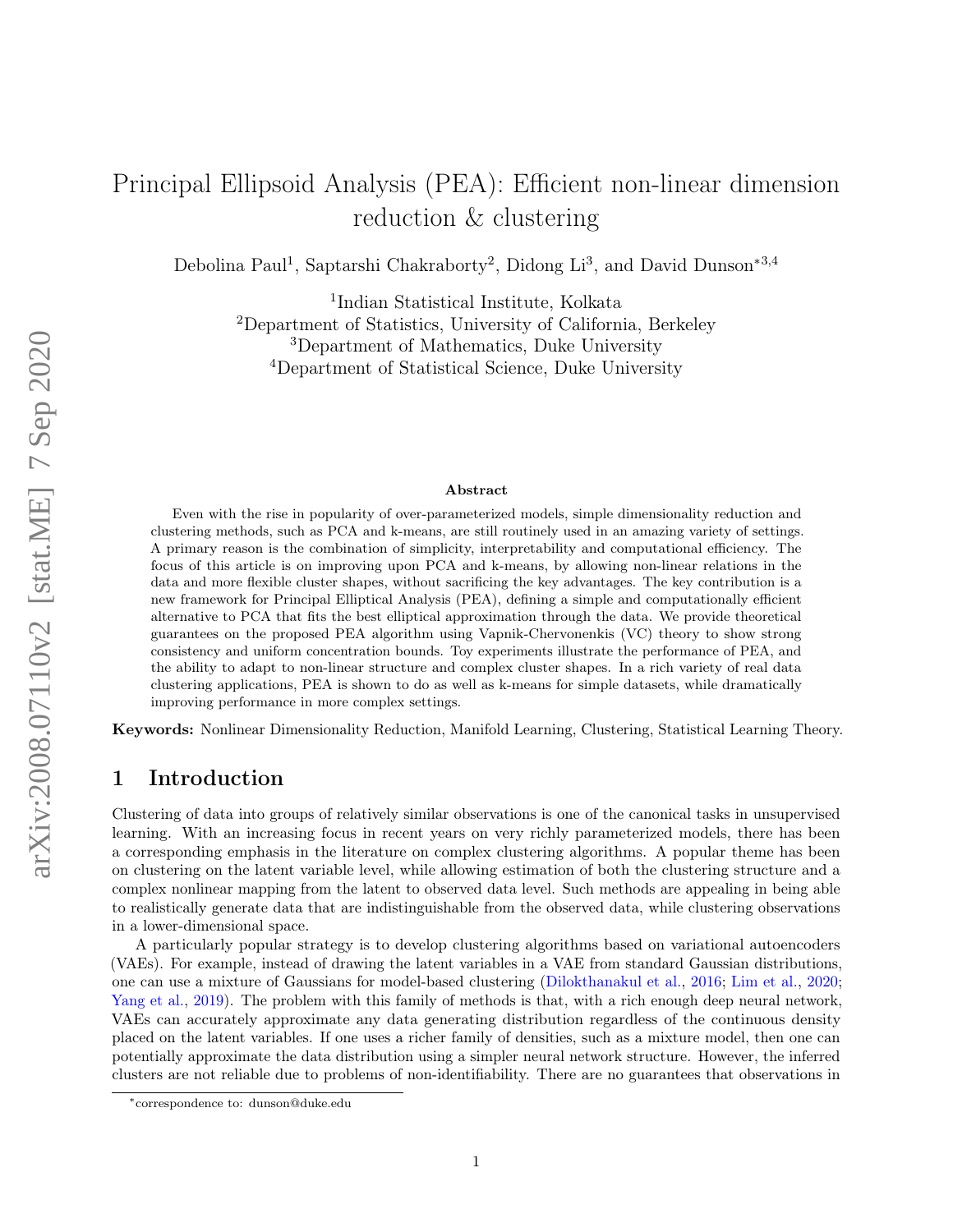the same cluster on the latent variable level are also close on the observed data level. The clustering solutions are brittle and lack interpretability.

A major focus of clustering is on obtaining interpretable groups in the data. For this reason, in sharp contrast to the increasing focus in predictive contexts on highly complex and heavily parameterized models, in conducting clustering most practitioners continue to use very simple algorithms like k-means. The goal of this paper is to define a new class of simple and computationally efficient nonlinear modifications of Principal Components Analysis (PCA), and to use this new class to obtain a competitor to k-means for clustering. We refer to our class of algorithms as Principal Elliptical Analysis (PEA). In contrast to the focus of PCA on linear structure, we use ellipses as a simple geometric object used to approximate low-dimensional structure within each cluster.

A key problem with k-means is that the cluster shapes are intrinsically assumed to be spherical; this can lead to breaking up true clusters that have a more complex shape into spherical subclusters. Attempting to allow more complex within-cluster data generating distributions has motivated a huge literature on highly complex approaches. However, the within-cluster data distribution should not be multimodal or arbitrarily complex, or there is no need to have separate clusters in the data and non-identifiability and/or brittleness problems arise. Hence, it is a mathematical necessity to restrict cluster shapes in order to allow reliable estimation of clusters. Our conjecture is that data within a cluster can be accurately characterized as error-prone observations around the surface of an unknown ellipse. This motivates elliptical modifications of PCA and *k*-means.

There is a rich existing literature developing methods to improve upon k-means, addressing well known problems in terms of sensitivity to high-number of clusters, inefficacy in high-dimensions and poor performance in the presence of linearly non-separable clusters. Variants of  $k$ -means designed to address these problems include (among others) Weighted k-means [\(Kerdprasop et al.,](#page-10-2) [2005;](#page-10-2) [Huang et al.,](#page-10-3) [2005\)](#page-10-3), Spherical k-means [\(Dhillon and Modha,](#page-9-0) [2001\)](#page-9-0), Fuzzy C-means [\(Dunn,](#page-10-4) [1974\)](#page-10-4), k-means++ [\(Arthur and Vassilvitskii,](#page-9-1) [2007\)](#page-9-1), Bisecting k-means [\(Steinbach et al.,](#page-11-1) [2000\)](#page-11-1), X-means [\(Pelleg et al.,](#page-10-5) [2000\)](#page-10-5), G-means [\(Hamerly and Elkan,](#page-10-6) [2004\)](#page-10-6), Power k-means [\(Xu and Lange,](#page-11-2) [2019;](#page-11-2) [Chakraborty et al.,](#page-9-2) [2020b\)](#page-9-2), Sparse k-means [\(Witten and](#page-11-3) [Tibshirani,](#page-11-3) [2010\)](#page-11-3) and optimal trasport-based methods [\(Lacombe et al.,](#page-10-7) [2018;](#page-10-7) [Chakraborty et al.,](#page-9-3) [2020a\)](#page-9-3). Recent development in this area include sparse subspace clustering methods [\(Elhamifar and Vidal,](#page-10-8) [2013;](#page-10-8) [Li](#page-10-9) [et al.,](#page-10-9) [2018;](#page-10-9) [Yang et al.,](#page-11-4) [2016\)](#page-11-4), which are known to be efficient for datasets that lie on a union of subspaces. This paradigm uses the fact that each data point can be written as an affine combination of all other points and thus, searching for the sparsest combination, automatically gives rise to a representation of points lying in the same subspace. However, these variations either fail to capture non-linear structure of the data or are computationally complex, lacking interpretability and reproducibility.

There is also a rich literature generalizing PCA to allow non-linear structure including Curvilinear PCA [\(Demartines and Hérault,](#page-9-4) [1997\)](#page-9-4), Spherical PCA [\(Li et al.,](#page-10-10) [2017\)](#page-10-10), Principal Curves [\(Hastie and Stuetzle,](#page-10-11) [1989\)](#page-10-11), Principal Manifolds [\(Gorban et al.,](#page-10-12) [2007\)](#page-10-12), Generalized PCA [\(Vidal et al.,](#page-11-5) [2005\)](#page-11-5), Kernel PCA [\(Schölkopf et al.,](#page-11-6) [1998\)](#page-11-6), etc. Another class of methods, which includes the popular t-SNE approach [\(Maaten and Hinton,](#page-10-13) [2008\)](#page-10-13), ISOMAP [\(Tenenbaum et al.,](#page-11-7) [2000\)](#page-11-7), Locally Linear Embedding (LLE) [\(Roweis and Saul,](#page-10-14) [2000\)](#page-10-14), Laplacian Eigenmaps [\(Belkin and Niyogi,](#page-9-5) [2002\)](#page-9-5), Diffusion Maps [\(Coifman and Lafon,](#page-9-6) [2006\)](#page-9-6) and Autoencoders [\(Bengio](#page-9-7) [et al.,](#page-9-7) [2006\)](#page-9-7), tries to reconstruct the data, while preserving some of its properties, such as distances between two points or the local linear structure of the dataset. Although excellent for data visualization, these are often computationally expensive and the new features often carry no interpretation in the original feature space.

Our Principal Elliptical Analysis (PEA) class of methods improves upon the above literature through a conceptually and computationally simple class of geometrically-based optimization algorithms. Data within each cluster are assumed to fall close to a local region of the surface of an ellipsoid. The objective function is minimized via a simple block-coordinate descent algorithm. We provide uniform concentration bounds and assert the strong consistency of the obtained empirical solutions under some standard regularity conditions. The theoretical analysis is conducted appealing to Vapnik-Chervonenkis (VC) theory [\(Devroye et al.,](#page-9-8) [2013\)](#page-9-8), which although extensively used in classification contexts, remains largely unexplored in finding empirical risks in unsupervised learning problems.

The rest of the paper is organized as follows. After discussing a motivating example in Section [2,](#page-2-0) we formulate Principal Ellipsoid Analysis (PEA) in Section [3.1.](#page-3-0) We discuss the block-coordinate descent algorithm to minimize the proposed objective function in Section [3.2.](#page-3-1) Section [4](#page-4-0) provides uniform concentration bounds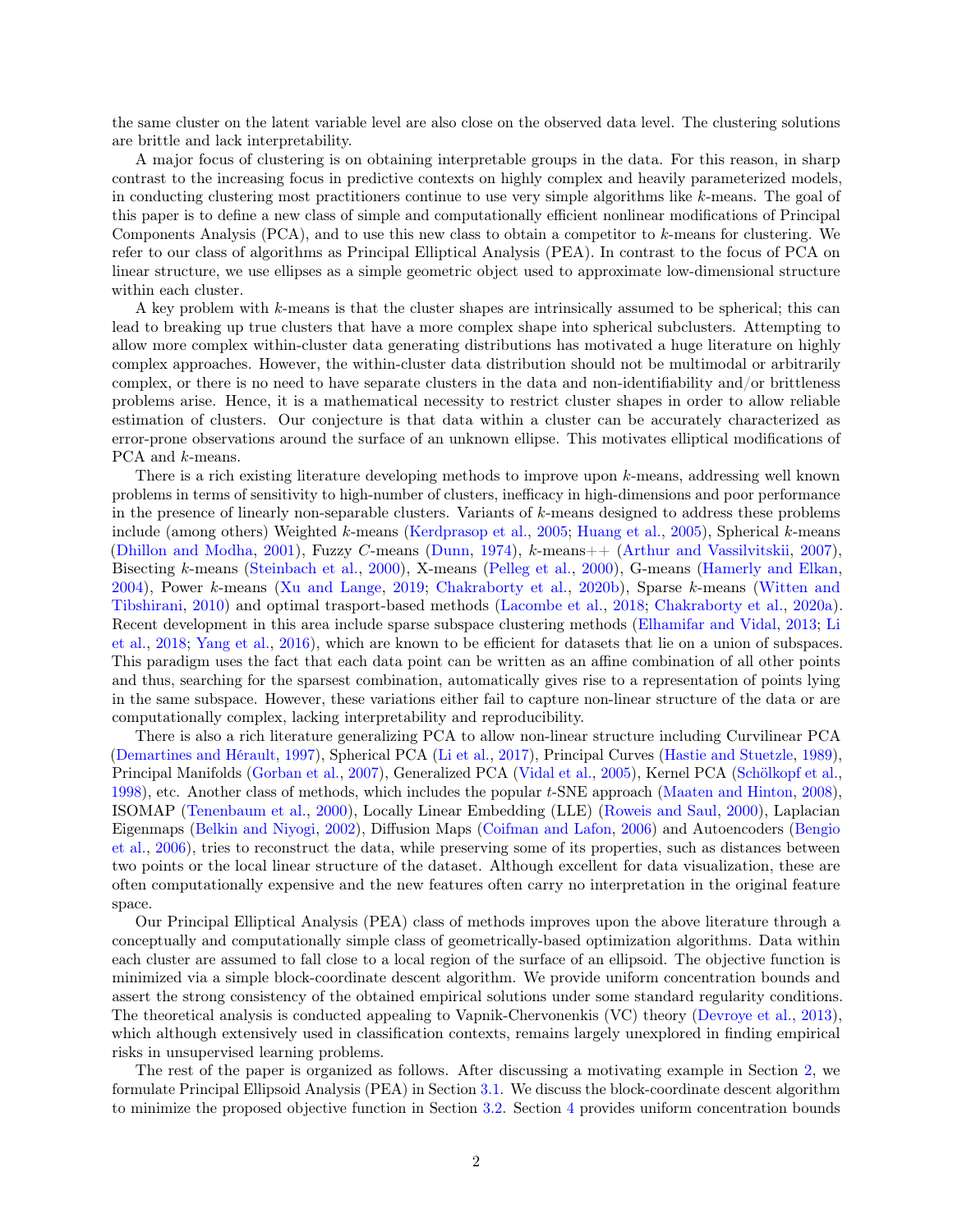and strong consistency properties of the global optimal solutions. Detailed experimental analysis on a suite of real datasets is provided in Section [5.2,](#page-8-0) followed by a brief discussion in Section [6.](#page-9-9) Codes for our algorithms are available at <https://github.com/DebolinaPaul/PEA>.

### <span id="page-2-0"></span>2 Motivating Example

This section provides a motivating example demonstrating the efficacy of the proposed method. We simulated a dataset, which contains 200 points, 100 points in each cluster, in 2 dimensions (for ease in visualization). Each of the clusters is generated from part of the ellipse,  $\frac{x^2}{4^2}$  $rac{x^2}{4^2} + \frac{y^2}{3^2}$  $\frac{y^2}{3^2} = 1$ . To generate the first cluster from the ellipse, we consider its parametric equation,

<span id="page-2-1"></span>
$$
x = 4\cos\theta, \quad y = 3\sin\theta. \tag{1}
$$

We sample  $\theta \sim Unif(\frac{\pi}{4},\frac{3\pi}{4})$  and obtain the data points using equation [\(1\)](#page-2-1) and adding a  $\mathcal{N}(0,0.3)$  noise to each coordinate. The second cluster is simulated in a similar manner but with the second coordinate shifted by 2 units in the positive y direction. The entire dataset is then centered and scaled (i.e. z-transformed). We run classical k-means [\(MacQueen et al.,](#page-10-15) [1967\)](#page-10-15), Weighted k-means [\(Huang et al.,](#page-10-3) [2005\)](#page-10-3), sparse k-means [\(Witten and Tibshirani,](#page-11-3) [2010\)](#page-11-3), and IF-HCT-PCA [\(Jin et al.,](#page-10-16) [2016\)](#page-10-16) on the dataset. For fair comparison, we also run k-means after influential feature selection [\(Jin et al.,](#page-10-16) [2016\)](#page-10-16), which we call IF-HCT k-means. The scatterplots of the dataset color-coded with partitions obtained from different algorithms are illustrated in Figure [1.](#page-2-2) It is easily observed that among all its competitors, only the proposed PEA Clustering successfully partitions the two clusters.

<span id="page-2-2"></span>

Figure 1: Performance of different peer algorithms on the motivating example, showing the efficacy of PEA clustering.

## 3 Principal Ellipsoid Analysis

In this section, we formulate the proposed objective function for Principal Ellipsoid Analysis (PEA) and derive a coordinate-descent algorithm to minimize the PEA objective.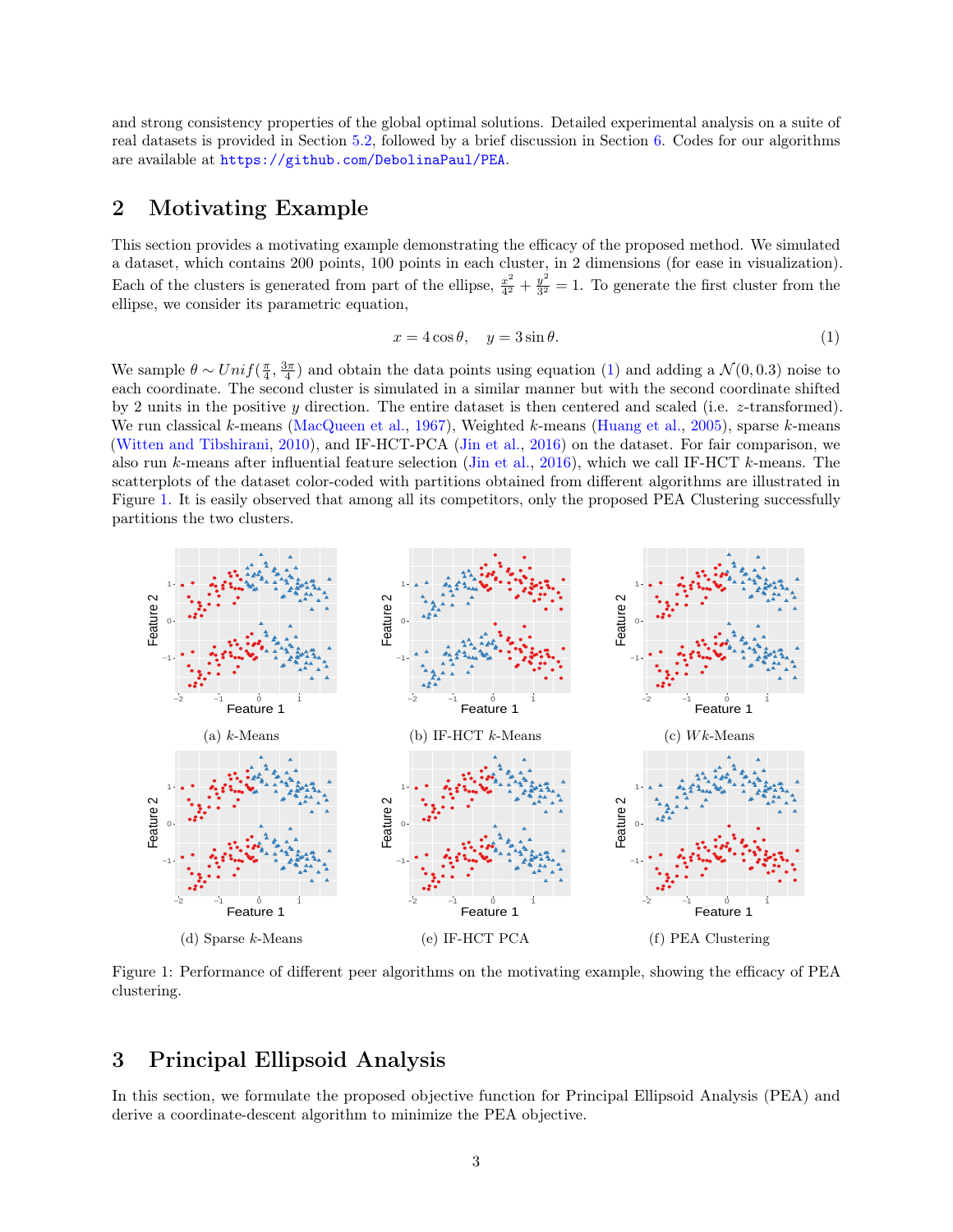#### <span id="page-3-0"></span>3.1 Problem Formulation

Let  $\mathcal{X} = \{x_1, \ldots, x_n\}$  be a data cloud of size n in  $\mathbb{R}^p$ . We assume that the points  $x_1, \ldots, x_n$  lie in the proximity of the surface of an axis parallel ellipse. Let the center of this ellipse be  $\mu$  and the length of the p axes of the ellipse be  $r_1, \ldots, r_p$ , respectively. In order to avoid trivial ellipsoids, we will assume that  $0 < \frac{1}{\Lambda} \leq r_l \leq \frac{1}{\lambda}$ , for all  $l = 1, \ldots, p$ . One can expect that  $x_i$  is generated by adding a random noise to the vector  $\mu + r \circ \hat{u_i}$ , where  $\|u_i\|_2 = 1$ ,  $r = (r_1, \ldots, r_p)^\top$  and  $a \circ b$  denotes the Hadamard product between  $a$  and **b.** If we take  $w_l = \frac{1}{r_l}, l = 1, \ldots, p$  and write  $\mathbf{w} = (w_1, \ldots, w_p)^\top$ , then  $\mathbf{w} \circ (\mathbf{x}_i - \boldsymbol{\mu}) \approx \mathbf{u}_i$ . Here  $\lambda \leq w_l \leq \Lambda$ , for all  $l = 1, \ldots, p$ . We propose to estimate  $w, \mu$  and  $u_i$  by minimizing the sum of squares of this error, which is given by,

$$
f(\mu, w, U) = \sum_{i=1}^{n} ||w \circ (x_i - \mu) - u_i||_2^2,
$$
 (2)

<span id="page-3-2"></span>where  $\boldsymbol{U}_{n\times p}=[\boldsymbol{u}_1:\cdots:\boldsymbol{u}_n]^\top$ . The objective function [\(2\)](#page-3-2) is to be minimized subject to the constraint that  $w \in \mathcal{C}$ , where  $\mathcal{C} = [\lambda, \Lambda]^p$  and  $\mathbf{u}_i^{\top} \mathbf{u}_i = 1$ , for all  $i = 1, \ldots, n$ . We thus propose Principal Elliptical Analysis (PEA) as the minimization of the following optimization problem:

<span id="page-3-3"></span>
$$
\min_{\boldsymbol{\mu},\boldsymbol{w},\boldsymbol{U}}\sum_{i=1}^{n}\|\boldsymbol{w}\circ(\boldsymbol{x}_i-\boldsymbol{\mu})-\boldsymbol{u}_i\|_2^2
$$
\n(3)

subject to  $\mathbf{w} \in \mathcal{C}$  and  $\mathbf{u}_i^{\top} \mathbf{u}_i = 1$ , for  $i = 1, \ldots, n$ .

#### <span id="page-3-1"></span>3.2 Optimization

In this section, we will discuss how to solve problem [\(3\)](#page-3-3). We will employ a simple block-coordinate descent algorithm, which has guaranteed convergence and local optimality properties [\(Tseng,](#page-11-8) [2001\)](#page-11-8). To obtain the coordinate descent steps, we need to solve the following three optimization problems.

- P1 Fix,  $w, \mu$  and minimize  $\sum_{i=1}^{n} ||w \circ (x_i \mu) u_i||_2^2$ , subject to  $u_i^{\top} u_i = 1, \forall i = 1, ..., n$ , with respect to (w.r.t.)  $U$ .
- P2 Fix,  $w, U$  and minimize  $\sum_{i=1}^{n} ||w \circ (x_i \mu) u_i||_2^2$ , w.r.t.  $\mu$ .
- P3 Fix,  $\mu, U$  and minimize  $\sum_{i=1}^{n} ||w \circ (x_i \mu) u_i||_2^2$ , w.r.t.  $w \in \mathcal{C}$ .

The problems P1-P3 admit closed form solutions. To solve P1, we need to solve the following optimization problem for each i:

$$
\min_{\boldsymbol{u}_i} \|\boldsymbol{w} \circ (\boldsymbol{x}_i - \boldsymbol{\mu}) - \boldsymbol{u}_i\|_2^2, \text{ subject to } \|\boldsymbol{u}_i\|_2^2 = 1.
$$

The Lagrangian for this problem is given by

$$
\mathcal{L} = ||\mathbf{w} \circ (\mathbf{x}_i - \mathbf{\mu}) - \mathbf{u}_i||_2^2 - \alpha(||\mathbf{u}_i||_2^2 - 1)
$$

Equation  $\nabla_{u_i} \mathcal{L} = 0$  and enforcing the constraint,  $||u_i||_2^2 = 1$ , it is easy to see that the solution of problem P1 is given by  $u_i^* = \frac{w \circ (x_i - \mu)}{\| w \circ (x_i - \mu) \|}$  $\frac{\mathbf{w} \circ (\mathbf{x}_i - \boldsymbol{\mu})}{\|\mathbf{w} \circ (\mathbf{x}_i - \boldsymbol{\mu})\|_2}$ . Problem P2 is solved by taking

$$
\mu_l^* = \frac{1}{n} \sum_{i=1}^n x_{il} - \frac{1}{nw_l} \sum_{i=1}^n u_{il},
$$

for  $l = 1, \ldots, p$ . Lastly, problem P3 can be solved by taking  $w_l^* = T\left(\frac{\sum_{i=1}^n u_{il}(x_{il}-\mu_l)}{\sum_{i=1}^n (x_{il}-\mu_l)^2}, \lambda, \Lambda\right)$ , for all  $l = 1, \ldots, p$ . Here,

$$
T(x, \lambda, \Lambda) = \begin{cases} \lambda & \text{if } x < \lambda \\ \Lambda & \text{if } x > \Lambda \\ x & \text{otherwise.} \end{cases}
$$

Algorithm [1](#page-4-1) gives a formal description of the proposed coordinate descent algorithm, which we will call the Principal Elliptical Analysis (PEA) algorithm. One should note that this block-coordinate descent algorithm has guaranteed convergence properties [\(Tseng,](#page-11-8) [2001\)](#page-11-8).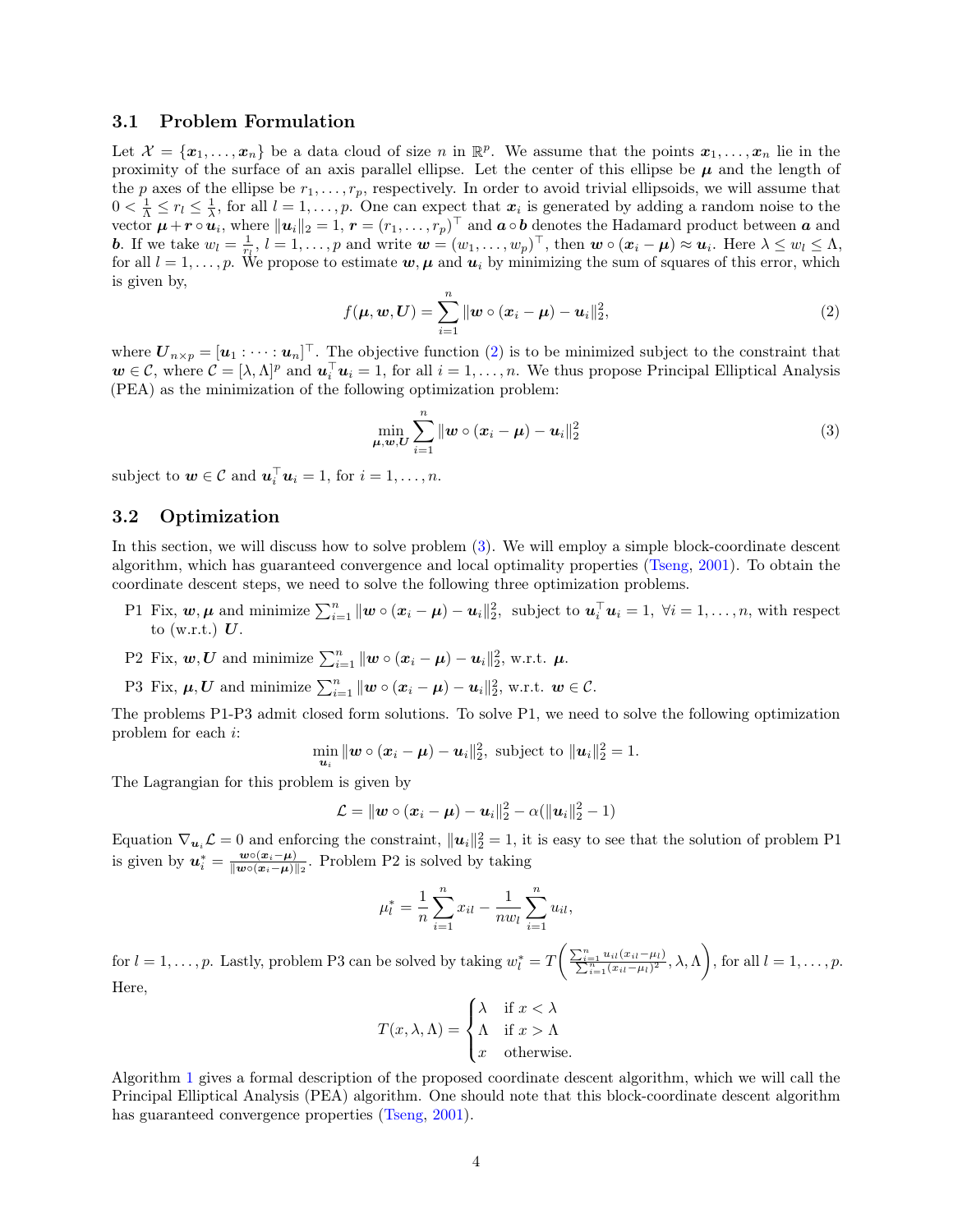<span id="page-4-1"></span>Algorithm 1 Principal Elliptical Analysis (PEA) Algorithm

 $\textbf{Input: } \bm{X} \in \mathbb{R}^{n \times p}, \, \lambda, \, \Lambda, \, \bm{w}^{(0)}, \, \bm{\mu}^{(0)}.$ **Output:**  $w, \mu$  and  $U$ . repeat

> **Step 1**: Update U by  $u_i^{(t+1)} = \frac{w^{(t)} \circ (x_i - \mu^{(t)})}{\|w^{(t)} \circ (x_i - \mu^{(t)})\|}$  $\frac{\mathbf{w}^{\phi}\circ(\mathbf{x}_i-\mathbf{\mu}^{\phi})}{\|\mathbf{w}^{(t)}\circ(\mathbf{x}_i-\mathbf{\mu}^{(t)})\|_2}$  for all  $i=1,\ldots,n$ .

Step 2: Update  $\mu$  by

$$
\mu_l^{(t+1)} = \frac{1}{n} \sum_{i=1}^n x_{il} - \frac{1}{nw_l^{(t)}} \sum_{i=1}^n u_{il}^{(t+1)},
$$

for all  $l = 1, \ldots, p$ .

Setp 3: Update  $w$  by taking

$$
w_l^{(t+1)} = T\bigg(\frac{\sum_{i=1}^n u_{il}^{(t+1)}(x_{il} - \mu_l^{(t+1)})}{\sum_{i=1}^n (x_{il} - \mu_l^{(t+1)})^2}, \lambda, \Lambda\bigg).
$$

until convergence

### <span id="page-4-0"></span>4 Theoretical Analysis

#### 4.1 A Short Exposition on VC Theory

In this section, we provide a short introduction to VC theory. Interested readers are referred to the book by [Devroye et al.](#page-9-8) [\(2013\)](#page-9-8) for a detailed exposition.

Let  $(\Omega, \mathcal{B}, P)$  be a probability space and let  $\mathcal{A} \subset \mathcal{B}$  be a collection of P-measurable sets. In our analysis, we will assume that  $\Omega = \mathbb{R}^p$  and  $\mathcal{B}$  is taken as  $\mathscr{B}(\mathbb{R}^p)$ , the Borel  $\sigma$ -algebra on  $\mathbb{R}^p$ . Let  $\mathcal{F}$  be a subset of  $\Omega$  of size n. We say that a set A picks out  $F \subseteq \mathcal{F}$  if there exists  $A \in \mathcal{A}$  such that  $A \cap \mathcal{F} = F$ . Let  $S(\mathcal{A}, \mathcal{F})$  be the number of subsets of F picked out by A, i.e.  $S(\mathcal{A}, \mathcal{F}) = |\{A \cap \mathcal{F} : A \in \mathcal{A}\}|$ . We say that the set F is shattered by A if  $S(\mathcal{A}, \mathcal{F}) = 2^n$ , where  $n = |\mathcal{F}|$ . The shatter coefficient is defined as  $S_n(\mathcal{A}) = \sup_{\mathcal{F}: |\mathcal{F}| = n} S(\mathcal{A}, \mathcal{F})$ . One should note that  $S_n(\mathcal{A}) \leq 2^n$ . The Vapnik-Chervonenkis (VC) dimension of  $\mathcal{A}$ , denoted by  $V_{\mathcal{A}}$ , is defined as the largest integer n, for which  $S_n(\mathcal{A}) = 2^n$ , i.e.  $V_{\mathcal{A}} = \sup\{n \in \mathbb{N} : S_n(\mathcal{A}) = 2^n\}.$ 

Let  $X_1, \ldots, X_n$  be independent and identically distributed draws from P and let  $\mathbb{P}_n = \frac{1}{n} \sum_{i=1}^n \delta_{X_i}$  be the empirical measure based on the data  $X_1, \ldots, X_n$ . Here  $\delta_y$  denotes the degenerate distribution at y. We note that for any  $A \subseteq \mathbb{R}^p$ ,  $\mathbb{P}_n(A) = \frac{1}{n} \sum_{i=1}^n \mathbb{1}(\mathbf{X}_i \in A)$ , where  $\mathbb{1}(\cdot)$  denotes the indicator function. We state the Vapnik Chervonenkis (VC) theorem as follows.

**Theorem** [\(Vapnik and Chervonenkis](#page-11-9) [\(1971\)](#page-11-9)): Let  $\epsilon > 0$ ,  $n\epsilon^2 \geq 2$ . Then

$$
P\left(\sup_{A\in\mathcal{A}}|\mathbb{P}_n(A)-\mathbb{P}(A)|>\epsilon\right)\leq 8S_n(A)\exp\bigg\{-\frac{n\epsilon^2}{32}\bigg\}.
$$

#### 4.2 Large Sample Properties of PEA

In this section, we study the large sample properties of the (global) optimal solutions produced by the Principal Elliptical Analysis (PEA) method. In particular, we will derive a uniform bound by appealing to the powerful Vapnik-Chervonenkis (VC) theory and show consistency of the obtained estimates.

We begin by assuming that  $X_1, \ldots, X_n$  are independent and identically distributed according to the distribution  $\mathbb P$ . We note that for practical purposes, the support of  $\mathbb P$  can be assumed to be bounded, i.e.  $\exists M > 0$  such that  $Support(\mathbb{P}) \subset B(M)$ . Here  $B(M) = \{x \in \mathbb{R}^p : ||x||_2 \leq M\}$  denotes the closed ball of radius  $M$ , centered at the origin. To simplify the objective function and facilitate the theoretical analysis, we eliminate  $u_i$  from the objective. This is accomplished through representing  $u_i = \frac{w \circ (X_i - \mu)}{||w \circ (X_i - \mu)||}$  $\frac{\mathbf{w} \circ (\mathbf{X}_i - \boldsymbol{\mu})}{\|\mathbf{w} \circ (\mathbf{X}_i - \boldsymbol{\mu})\|_2}$ . Substituting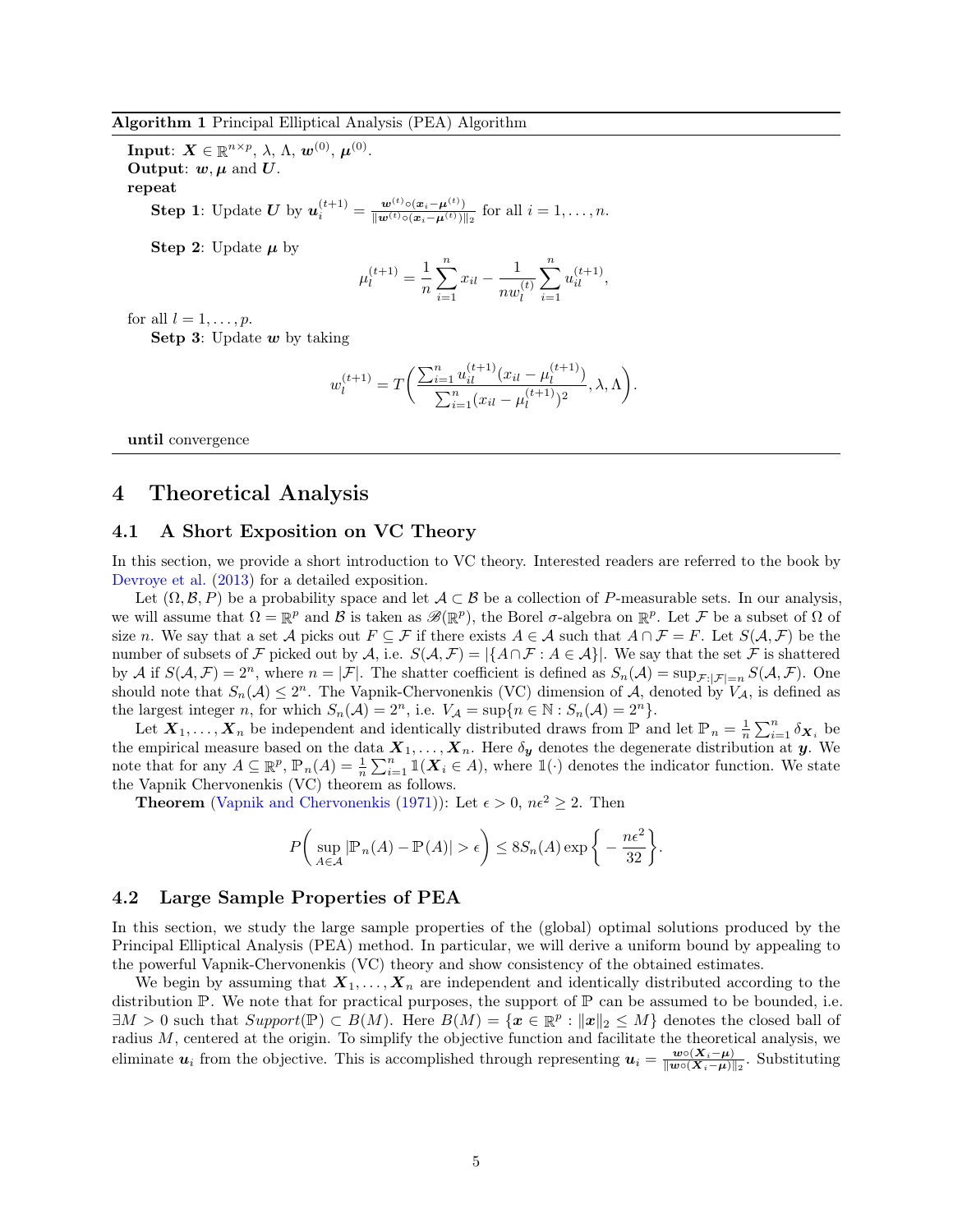the value of  $u_i$  in equation [\(2\)](#page-3-2), we get

<span id="page-5-0"></span>
$$
f(\mathbf{w}, \mathbf{\mu}) = \sum_{i=1}^{n} (||\mathbf{w} \circ (\mathbf{X}_i - \mathbf{\mu})||_2 - 1)^2
$$
 (4)

For notational simplicity, let  $\Phi(\mu, w, Q) = \int (||w \circ (x - \mu)||_2 - 1)^2 dQ$  for any probability measure Q (whenever  $\Phi(\cdot,\cdot,Q) < \infty$ ). We note that the objective function [\(4\)](#page-5-0) can be written as  $\Phi(\mu, w, \mathbb{P}_n)$  (after dividing both sides of [\(4\)](#page-5-0) by n), where  $\mathbb{P}_n = \frac{1}{n} \sum_{i=1}^n \delta_{\mathbf{X}_i}$  is the empirical distribution function. Let  $(\mu_n, w_n)$  be the sample minimizers of  $\Phi(\cdot, \cdot, \mathbb{P}_n)$ , i.e.  $\Phi(\mu_n, \boldsymbol{w}_n, \mathbb{P}_n) = \operatorname*{argmin}_{\boldsymbol{\mu}, \boldsymbol{w}} \Phi(\mu, \boldsymbol{w}, \mathbb{P}_n)$ . Let  $(\mu_0, \boldsymbol{w}_0)$  be the population minimizers of  $\Phi(\cdot,\cdot,\mathbb{P})$ , i.e.  $\Phi(\boldsymbol{\mu}_0,\boldsymbol{w}_0,\mathbb{P}) = \arg\min \Phi(\boldsymbol{\mu},\boldsymbol{w},\mathbb{P})$ . Our goal is to show that  $(\boldsymbol{\mu}_n,\boldsymbol{w}_n) \to (\boldsymbol{\mu}_0,\boldsymbol{w}_0)$ ,  $\mu, w$ almost surely. Towards that, we make the following technical assumptions:

- A1 The support of P is bounded, i.e.  $\exists M > 0$  such that  $Support(\mathbb{P}) \subset B(M)$ .
- A2 For all  $\epsilon > 0$ , there exists  $\eta > 0$  such that if  $\|(\boldsymbol{w}, \boldsymbol{\mu})^{\top} (\boldsymbol{w}_0, \boldsymbol{\mu}_0)^{\top}\|_2 > \epsilon$  then  $\Phi(\boldsymbol{\mu}, \boldsymbol{w}, \mathbb{P}) >$  $\Phi(\boldsymbol{\mu}_0, \boldsymbol{w}_0, \mathbb{P}) + \eta.$

The first step towards the consistency result is to bound  $(\mu_n, w_n)$  in some compact set  $\forall n \in \mathbb{N}$ . Since w is already bounded in C, it is enough to bound  $\mu_n$  in some compact ball. This is achieved in Theorem [1.](#page-5-1) Due to space restrictions, the proof is provided in the supplementary document.

<span id="page-5-1"></span>**Theorem 1.** There exists  $K > 0$  such that  $\mu_n \in B(M + K)$ .

In Theorem [2,](#page-5-2) we derive a uniform concentration bound for  $\Phi(\cdot, \cdot, \mathbb{P}_n)$ . This theorem plays a crucial role in the proof of Theorem [3.](#page-6-0)

<span id="page-5-2"></span>**Theorem 2.** Suppose assumption A1 holds. Also assume that  $n > 4p + 2$  and  $n\epsilon^2 \geq 2$ . Then,

$$
P\bigg(\sup_{\boldsymbol{\mu}\in B(M+K),\boldsymbol{w}\in\mathcal{C}}|\Phi(\boldsymbol{\mu},\boldsymbol{w},\mathbb{P}_n)-\Phi(\boldsymbol{\mu},\boldsymbol{w},\mathbb{P})|>\epsilon\bigg)\leq 16\bigg(\frac{ne}{2p+1}\bigg)^{2p+1}\exp\bigg\{-\frac{n\epsilon^2}{32D^2}\bigg\},\,
$$

where  $D = \sup_{\boldsymbol{x} \in B(M), \boldsymbol{\mu} \in B(M+K), \boldsymbol{w} \in \mathcal{C}} (\|\boldsymbol{w} \circ (\boldsymbol{x} - \boldsymbol{\mu})\|_2 - 1)^2$ .

*Proof.* Let  $\phi_{\mu,\mathbf{w}}(\mathbf{x}) = (\|\mathbf{w} \circ (\mathbf{x} - \mu)\|_2 - 1)^2$ . Clearly the family of functions  $\{\phi_{\mu,\mathbf{w}}(\cdot) : \mu \in B(M + K), \mathbf{w} \in \mathcal{C}\}\$ is equi-continuous on the compact set  $B(M)$  and hence bounded above by D (say). We now observe that

$$
\sup_{\mu \in B(M+K), w \in \mathcal{C}} |\Phi(\mu, w, \mathbb{P}_n) - \Phi(\mu, w, \mathbb{P})|
$$
\n
$$
= \sup_{\mu \in B(M+K), w \in \mathcal{C}} \left| \frac{1}{n} \sum_{i=1}^n \phi_{\mu, w}(X_i) - E_{X \sim \mathbb{P}}[\phi_{\mu, w}(X)] \right|
$$
\n
$$
= \sup_{\mu \in B(M+K), w \in \mathcal{C}} \left| \int_0^D \frac{1}{n} \sum_{i=1}^n \mathbb{1}(\phi_{\mu, w}(X_i) > t) dt - \int_0^D P(\phi_{\mu, w}(X) > t) dt \right|
$$
\n
$$
\leq D \sup_{\mu \in B(M+K), w \in \mathcal{C}, t \geq 0} \left| \frac{1}{n} \sum_{i=1}^n \mathbb{1}(\phi_{\mu, w}(X_i) > t) - P(\phi_{\mu, w}(X) > t) \right|
$$
\n
$$
\leq D \sup_{A \in \mathcal{A}} |\mathbb{P}_n(A) - \mathbb{P}(A)|
$$

Here  $\mathcal{A} = \{ \{ \boldsymbol{x} \in B(M) : \phi_{\boldsymbol{\mu}, \boldsymbol{w}}(\boldsymbol{x}) > t \} : \boldsymbol{\mu} \in B(M+K), \boldsymbol{w} \in \mathcal{C} \text{ and } t > 0 \}$ . It is easy to observe that  $A \subseteq A_1 \cup A_2$ , where,  $A_1$  and  $A_2$  are defined as follows,

$$
\mathcal{A}_1 = \left\{ \{ \boldsymbol{x} \in B(M) : ||\boldsymbol{w} \circ (\boldsymbol{x} - \boldsymbol{\mu})||_2 - 1 > \sqrt{t} \} : \boldsymbol{\mu} \in B(M + K), \boldsymbol{w} \in \mathcal{C} \text{ and } t > 0 \right\}
$$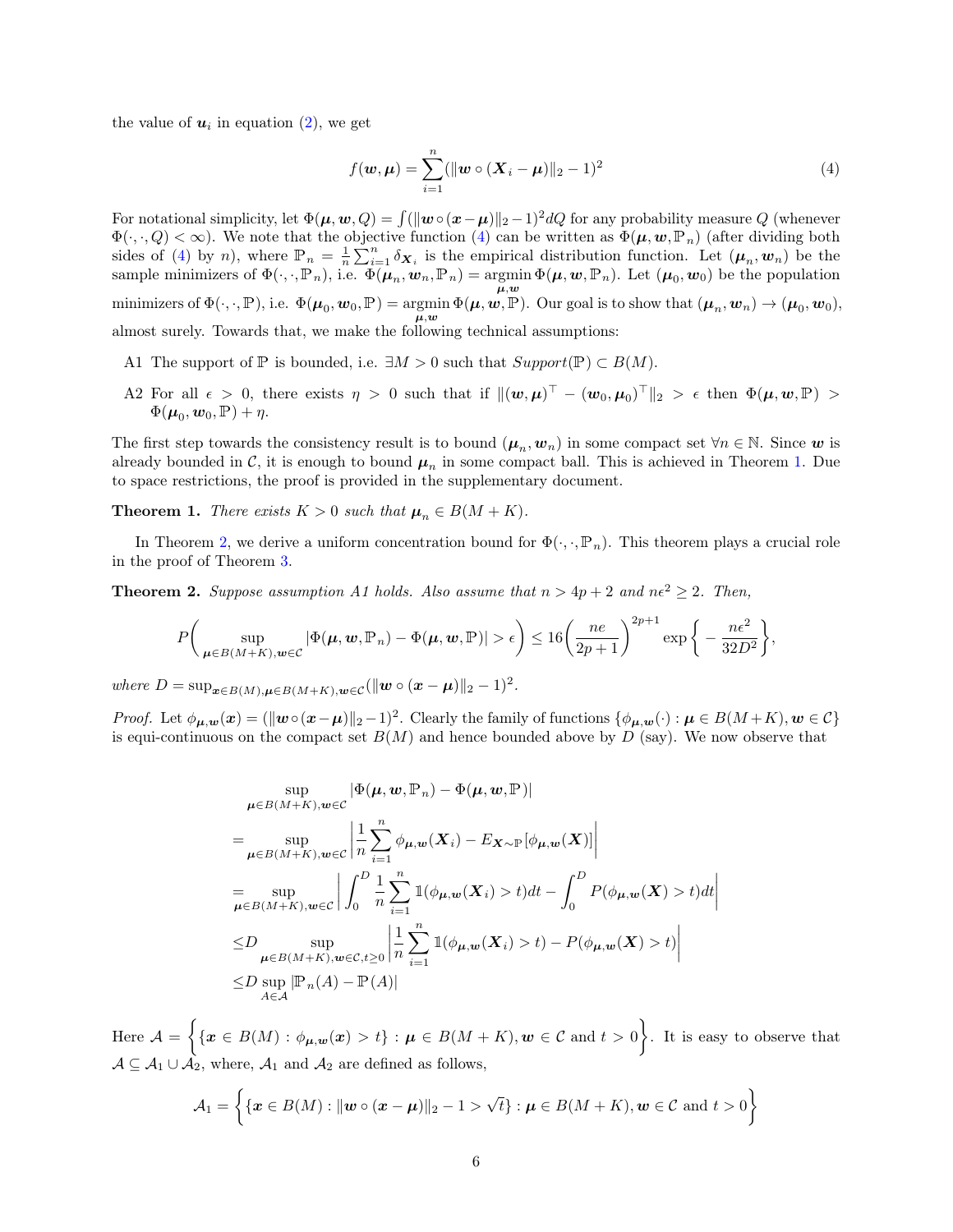$$
\mathcal{A}_2 = \left\{ \{\boldsymbol{x} \in B(M) : \|\boldsymbol{w} \circ (\boldsymbol{x} - \boldsymbol{\mu})\|_2 - 1 < -\sqrt{t} \} : \boldsymbol{\mu} \in B(M + K), \boldsymbol{w} \in \mathcal{C} \text{ and } t > 0 \right\}
$$

To find the VC-dimension of  $\mathcal{A}_1$ , we observe that if  $\|\boldsymbol{w} \circ (\boldsymbol{x} - \boldsymbol{\mu})\|_2 - 1 >$  $\overline{t}$ , then  $\| \boldsymbol{w} \!\circ\! (\boldsymbol{x} \!-\! \boldsymbol{\mu}) \|_2^2 > 0$  $\sqrt{t+1}$ <sup>2</sup>. Let  $\boldsymbol{z} = (x_1, \ldots, x_p, x_1^2, \ldots, x_p^2)$ . On  $\mathbb{R}^{2p}$ , we define the set,

$$
\mathcal{G} := \left\{ \{ \boldsymbol{z} \in \mathbb{R}^{2p} : \beta^\top \boldsymbol{z} > \gamma \} : \beta \in \mathbb{R}^{2p}, \gamma \in \mathbb{R} \right\}.
$$

Observe that any member of  $A_1$  corresponds to a member of  $\mathcal{G}$ , for which,  $\beta = (w_1^2, \dots, w_p^2, -2\mu_1 w_1^2, \dots, -2\mu_p w_p^2)$ <br>and  $\gamma = (\sqrt{t} + 1)^2 - \sum_{l=1}^p w_l^2 \mu_l^2$ . This implies that  $V_{A_1} \le V_{\mathcal{G}} = 2p + 1$ . Thus, in [vroye et al.](#page-9-8) [\(2013\)](#page-9-8),  $S_n(\mathcal{A}_1) \leq \left(\frac{ne}{2p+1}\right)^{2p+1}$ . By a similar argument, one can show that  $S_n(\mathcal{A}_2) \leq \left(\frac{ne}{2p+1}\right)^{2p+1}$ . Thus appealing to Theorem 13.5 (*i*) of [Devroye et al.](#page-9-8) [\(2013\)](#page-9-8), we get,  $S_n(\mathcal{A}) \leq 2 \left( \frac{n e}{2p+1} \right)^{2p+1}$ . From the VC-theorem, we observe that,

$$
P\left(\sup_{\mu \in B(M+K), w \in \mathcal{C}} |\Phi(\mu, w, \mathbb{P}_n) - \Phi(\mu, w, \mathbb{P})| > \epsilon\right) \le P\left(\sup_{A \in \mathcal{A}} |\mathbb{P}_n(A) - \mathbb{P}(A)| > \frac{D}{\epsilon}\right)
$$
  

$$
\le 8S_n(\mathcal{A}) \exp\left\{-\frac{n\epsilon^2}{32D^2}\right\}
$$
  

$$
\le 16\left(\frac{n\epsilon}{2p+1}\right)^{2p+1} \exp\left\{-\frac{n\epsilon^2}{32D^2}\right\}.
$$

We are now ready to bound the probability of  $|\Phi(\mu_n, w_n, \mathbb{P}) - \Phi(\mu_0, w_0, \mathbb{P})|$  being greater than any infinitesimal quantity  $\epsilon > 0$ .

<span id="page-6-0"></span>**Theorem 3.** Suppose assumption A1 holds. Also assume that  $n > 4p + 2$  and  $ne^2 \ge 2$ . Then,

$$
P(|\Phi(\boldsymbol{\mu}_n, \boldsymbol{w}_n, \mathbb{P}) - \Phi(\boldsymbol{\mu}_0, \boldsymbol{w}_0, \mathbb{P})| > \epsilon) \leq 16 \left(\frac{ne}{2p+1}\right)^{2p+1} \exp\bigg\{-\frac{n\epsilon^2}{128D^2}\bigg\}.
$$

Proof. We consider the following difference

$$
\Phi(\boldsymbol{\mu}_n, \boldsymbol{w}_n, \mathbb{P}) - \Phi(\boldsymbol{\mu}_0, \boldsymbol{w}_0, \mathbb{P}) \n= \Phi(\boldsymbol{\mu}_n, \boldsymbol{w}_n, \mathbb{P}) - \Phi(\boldsymbol{\mu}_n, \boldsymbol{w}_n, \mathbb{P}_n) + \Phi(\boldsymbol{\mu}_n, \boldsymbol{w}_n, \mathbb{P}_n) - \Phi(\boldsymbol{\mu}_0, \boldsymbol{w}_0, \mathbb{P}) \n\leq \Phi(\boldsymbol{\mu}_n, \boldsymbol{w}_n, \mathbb{P}) - \Phi(\boldsymbol{\mu}_n, \boldsymbol{w}_n, \mathbb{P}_n) + \Phi(\boldsymbol{\mu}_0, \boldsymbol{w}_0, \mathbb{P}_n) - \Phi(\boldsymbol{\mu}_0, \boldsymbol{w}_0, \mathbb{P}) \n\leq 2 \sup_{\boldsymbol{\mu} \in B(M+K), \boldsymbol{w} \in \mathcal{C}} |\Phi(\boldsymbol{\mu}, \boldsymbol{w}, \mathbb{P}_n) - \Phi(\boldsymbol{\mu}, \boldsymbol{w}, P)|
$$

Thus,

$$
P(|\Phi(\mu_n, w_n, \mathbb{P}) - \Phi(\mu_0, w_0, \mathbb{P})| > \epsilon) \le P\left(2 \sup_{\mu \in B(M+K), w \in \mathcal{C}} |\Phi(\mu, w, \mathbb{P}_n) - \Phi(\mu, w, \mathbb{P})| > \epsilon\right)
$$
  

$$
\le 16\left(\frac{ne}{2p+1}\right)^{2p+1} \exp\left\{-\frac{ne^2}{128D^2}\right\}.
$$

The last inequality follows from Theorem [2.](#page-5-2)

**Theorem 4.** Under assumptions A1 and A2,  $\Phi(\mu_n, w_n, \mathbb{P}) \to \Phi(\mu_0, w_0, \mathbb{P})$ , a.s. [P]. Moreover,  $\|(\boldsymbol{w}_n, \boldsymbol{\mu}_n)^{\top} (\boldsymbol{w}_0, \boldsymbol{\mu}_0)^\top \|_2 \to 0$  almost surely as  $n \to \infty$ .

 $\Box$ 

 $\Box$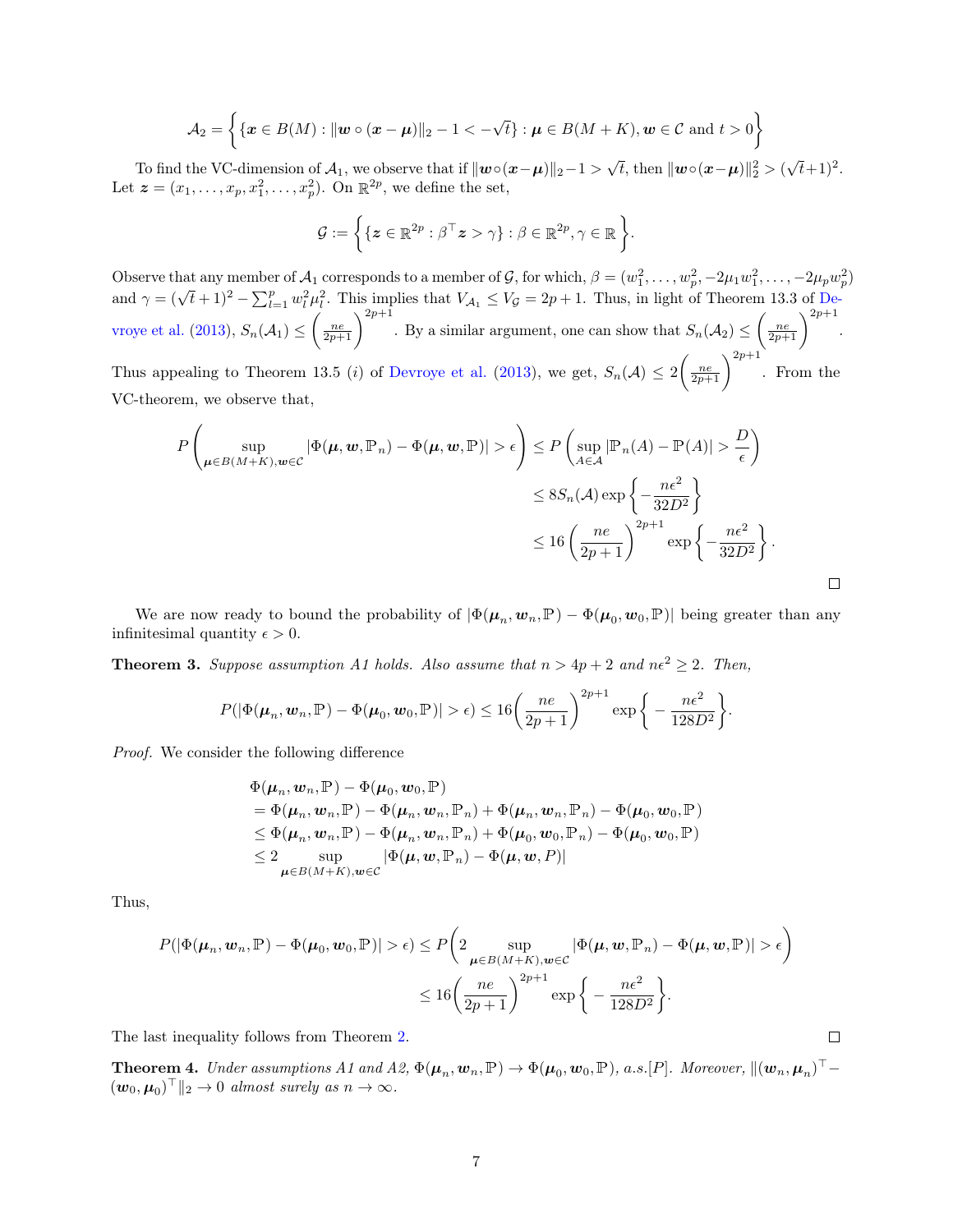Proof. The almost sure convergence can be observed from the fact that

$$
\sum_{n=1}^{\infty} P(\Phi(\boldsymbol{\mu}_n, \boldsymbol{w}_n, \mathbb{P}) - \Phi(\boldsymbol{\mu}_0, \boldsymbol{w}_0, \mathbb{P}) > \epsilon) < \infty,
$$

for all  $\epsilon > 0$ . Thus,  $\Phi(\mu_n, \boldsymbol{w}_n, \mathbb{P}) \to \Phi(\mu_0, \boldsymbol{w}_0, \mathbb{P})$ , a.s. [P]. This implies that for all  $\eta > 0$ ,  $\Phi(\mu_n, \boldsymbol{w}_n, \mathbb{P}) \leq$  $\Phi(\mu_0, w_0, \mathbb{P}) + \eta$ , eventually. From assumption A2, the result, thus, follows.

### 5 Extension to Clustering

In this section, we discuss applications of PEA in clustering datasets. Suppose we have n many data points,  $\mathcal{X} = \{\boldsymbol{x}_1,\ldots,\boldsymbol{x}_n\} \subset \mathbb{R}^p$ , to be partitioned into k many disjoint clusters. The clustering problem is formulated as the minimization of the following objective function:

<span id="page-7-0"></span>
$$
P(\mathbf{W}, \mathbf{M}, \mathbf{c}) = \sum_{j=1}^{k} \sum_{i:c_i=j} (\|\mathbf{w}_j \circ (\mathbf{x}_i - \boldsymbol{\mu}_j)\|_2 - 1)^2,
$$
 (5)

where  $\bm{W}_{k\times p}=(\bm{w}_1:\bm{w}_2:\cdots:\bm{w}_k)^\top,\,\bm{M}_{k\times p}=(\bm{\mu}_1:\bm{\mu}_2:\cdots:\bm{\mu}_k)^\top$  and  $\bm{c}=(c_1,\ldots,c_n)$  denote the cluster indicator vector,  $c_i = j$  indicates that the *i*-th datapoint belongs to the *j*-th cluster. Here  $\mu_i$  and  $w_j$  denotes the center and inverse half axis lengths for the  $j$ -th cluster. We employ a simple block-coordinate descent algorithm, similar to Lloyd's method [\(Lloyd,](#page-10-17) [1982\)](#page-10-17), to minimize the objective function [\(5\)](#page-7-0). Algorithm [2](#page-7-1) gives a formal description of the algorithm.

#### <span id="page-7-1"></span>Algorithm 2 Principal Elliptical Analysis (PEA) Clustering Algorithm

Input:  $X \in \mathbb{R}^{n \times p}$ . **Output: c** and  $w_j, \mu_j, j = 1, \ldots, k$ . Initialize  $c$  by  $k$ -means. repeat **Step 1**: Update U by  $u_i^{(t+1)} = \frac{w^{(t)} \circ (x_i - \mu^{(t)})}{\|\boldsymbol{w}^{(t)} \circ (x_i - \mu^{(t)})\|}$  $\frac{\mathbf{w}^{(t)} \circ (\mathbf{x}_i - \mathbf{\mu}^{(t)})}{\|\mathbf{w}^{(t)} \circ (\mathbf{x}_i - \mathbf{\mu}^{(t)})\|_2}$  for all  $i = 1, \ldots, n$ . **Step 2:** Update  $\mu$  by  $\mu_l^{(t+1)} = \frac{1}{n} \sum_{i=1}^n x_{il} - \frac{1}{nw_l}$  $\frac{1}{n w_l^{(t)}} \sum_{i=1}^n u_{il}^{(t+1)}$ , for all  $l = 1, \ldots, p$ . **Setp 3:** Update w by taking  $w_l^{(t+1)} = \frac{\sum_{i=1}^n u_{il}^{(t+1)} (x_{il} - \mu_l^{(t+1)})}{\sum_{i=1}^n (x_{il} - \mu_l^{(t+1)})^2}$  $\frac{1}{\sum_{i=1}^n(x_{il}-\mu_l^{(t+1)})^2}$ . **Step 4:** Update **c** by  $c_i^{(t+1)} = j$ , where  $j = \arg \min_{1 \le m \le k} (\|\mathbf{w}_m^{(t+1)} \circ (\mathbf{x}_i - \mathbf{\mu}_m^{(t+1)})\|_2 - 1)^2$ . until convergence

#### 5.1 Theoretical Analysis

One can analyze the large sample solutions of the obtained estimates via VC theory, similar to that derived in Section [4.](#page-4-0) We only state the relevant theorems. The detailed proofs can be found in the Appendix.

Similar to the assumptions made in Section [4,](#page-4-0) we assume that  $X_1, \ldots, X_n$  are independently drawn from distribution  $P$ . For our theoretical analysis, note that we can simplify the objective function  $(5)$  as

$$
P(\mathbf{W}, \mathbf{M}) = \sum_{i=1}^{n} \min_{1 \leq j \leq k} (\|\mathbf{w}_{j} \circ (\mathbf{X}_{i} - \boldsymbol{\mu}_{j})\|_{2} - 1)^{2}.
$$
 (6)

Again to simplify the notations, let  $\Psi(W, M, Q) = \int \min_{1 \leq j \leq k} (||\boldsymbol{w}_j \circ (\boldsymbol{x} - \boldsymbol{\mu}_j)||_2 - 1)^2 dQ$ . Let  $(M_n^*, W_n^*)$ be the sample minimizers of  $\Psi(\cdot, \cdot, \mathbb{P}_n)$  and  $(M, W)$  be the population minimizers of  $\Psi(\cdot, \cdot, \mathbb{P})$ . Our goal is to show that  $(M_n^*, W_n^*) \to (\bar{M}, \bar{W})$ , almost surely. Under standard regularity conditions, we can prove the following theorem.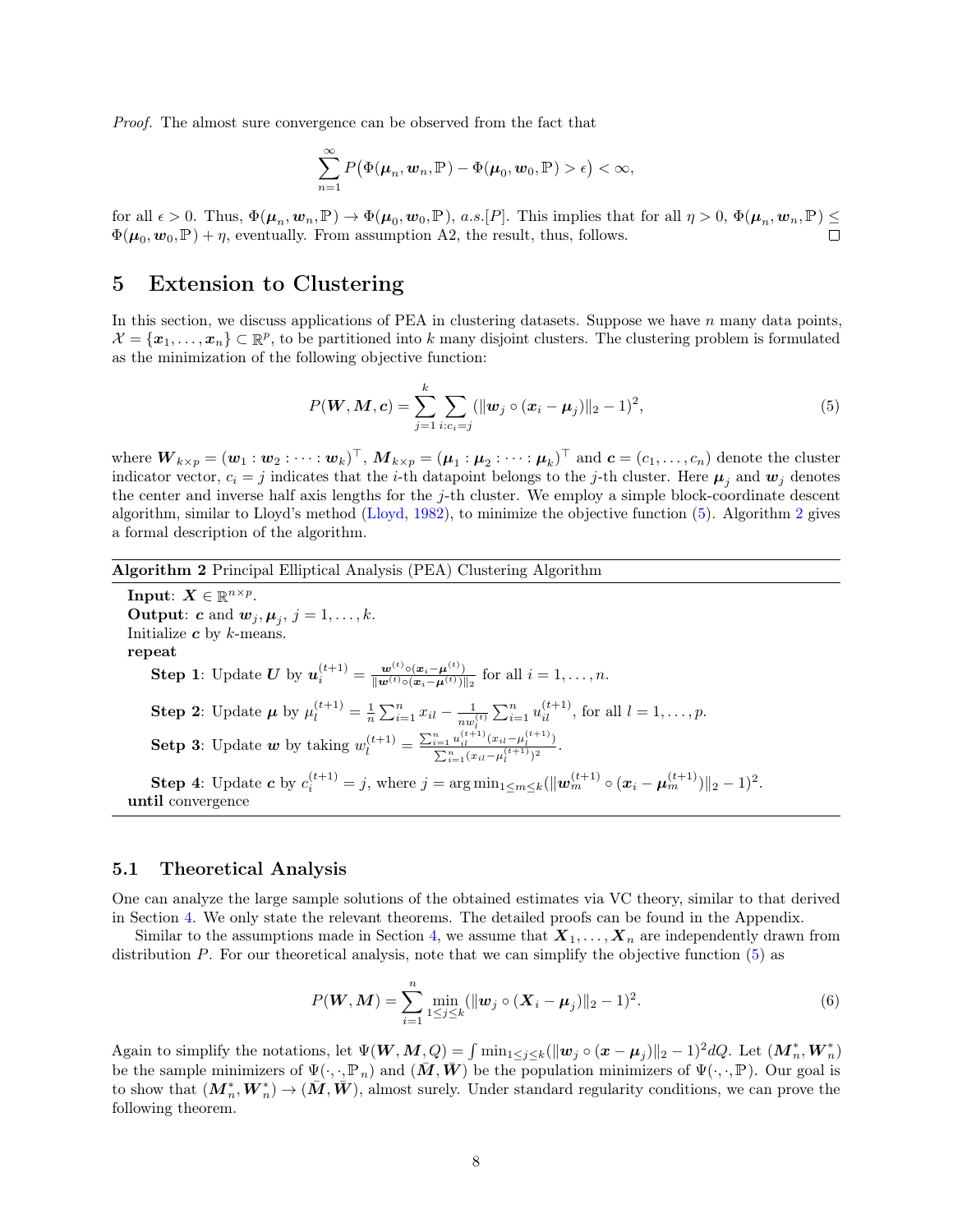**Theorem 5.** Suppose assumption A1 holds. Also assume that  $n > 4p + 2$  and  $ne^2 \ge 2$ . Then,

$$
P(|\Psi(\mathbf{M}^*_n, \mathbf{W}^*_n, \mathbb{P}) - \Psi(\bar{\mathbf{M}}, \bar{\mathbf{W}}, \mathbb{P})| > \epsilon) \leq 8 \times 2^k \bigg( \frac{ne}{2p+1} \bigg)^{k(2p+1)} \exp \bigg\{ - \frac{n\epsilon^2}{128 D^2} \bigg\},
$$

where *D* is as defined in Theorem [2.](#page-5-2)

#### <span id="page-8-0"></span>5.2 Experimental Results

In this section, we assess the performance of the PEA clustering algorithm compared to some baseline and state-of-the-art clustering techniques. The microarray datasets (the first 5) are collected from [Jin et al.](#page-10-16)  $(2016)^1$  $(2016)^1$  $(2016)^1$ . The other real datasets are collected from [Alcalá-Fdez et al.](#page-9-10)  $(2011)^2$  $(2011)^2$  $(2011)^2$ . For a comparative study, we compare our method with classic k-means [\(MacQueen et al.,](#page-10-15) [1967\)](#page-10-15), Weighted k-means (W-k-means) [\(Huang et al.,](#page-10-3) [2005\)](#page-10-3), Sparse k-means [\(Witten and Tibshirani,](#page-11-3) [2010\)](#page-11-3) and Influential Features PCA with Higher Criticism thresholding [\(Jin et al.,](#page-10-16) [2016\)](#page-10-16). As cluster validation indices, we compute the Normalized Mutual Information (NMI) [\(Vinh et al.,](#page-11-10) [2010\)](#page-11-10), Adjusted Rand Index [\(Hubert and Arabie,](#page-10-18) [1985\)](#page-10-18) and the Clustering Error Rate (CER) [\(Kondo et al.,](#page-10-19) [2016\)](#page-10-19) between the ground truth and the partitioning obtained by each of the algorithms. An NMI or ARI value of 1 indicates perfect clustering, while a value of 0 indicates a complete mismatch between the obtained partition and the ground truth. On the other hand, the CER measures 0 for a perfect partitioning while it measures 1 for complete mismatch.

Table 1: Clustering Performance of Different Algorithms on Real Data Benchmarks.

<span id="page-8-3"></span>

| Datasets           | Index      | $k$ -Means | IF-HCT     | $W$ - $k$ -means | $\overline{\text{S}}$ parse |            | <b>PEA</b> |
|--------------------|------------|------------|------------|------------------|-----------------------------|------------|------------|
|                    |            |            | $k$ -means |                  | $k$ -Means                  | IF-HCT-PCA |            |
| <b>Brain</b>       | <b>NMI</b> | 0.5443     | 0.5764     | 0.3903           | 0.6259                      | 0.5574     | 0.6431     |
|                    |            |            |            |                  |                             |            |            |
| $n = 42, p = 5597$ | ARI        | 0.4363     | 0.4739     | 0.1591           | 0.5471                      | 0.4522     | 0.5440     |
| $k=5$              | CER        | 0.286      | 0.252      | 0.324            | 0.152                       | 0.262      | 0.136      |
| Leukemia           | <b>NMI</b> | 0.6421     | 0.7126     | 0.1536           | 0.6813                      | 0.7321     | 0.8056     |
| $n = 72, p = 3571$ | ARI        | 0.6826     | 0.7456     | 0.2127           | 0.1398                      | 7929       | 0.8897     |
| $k=2$              | CER        | 0.278      | 0.223      | 0.430            | 0.158                       | 0.069      | 0.054      |
| Lymphoma           | $\it NMI$  | 0.5801     | 0.6581     | 0.5786           | 0.7019                      | 0.7585     | 0.9254     |
| $n = 62, p = 4026$ | ARI        | 0.3944     | 0.4817     | 0.3881           | 0.8306                      | 0.8422     | 0.9471     |
| $k=3$              | CER        | 0.387      | 0.259      | 0.307            | 0.184                       | 0.069      | 0.026      |
| <b>SRBCT</b>       | $\it NMI$  | 0.2108     | 0.3686     | 0.0857           | 0.4578                      | 0.1032     | 0.6313     |
| $n = 63, p = 2308$ | ARI        | 0.0733     | 0.1720     | 0.0160           | 0.4079                      | 0.0897     | 0.4468     |
| $k=4$              | CER        | 0.556      | 0.330      | 0.461            | 0.297                       | 0.444      | 0.221      |
| Colon              | <b>NMI</b> | 0.0053     | 0.0124     | 0.0045           | 0.1343                      | 0.1873     | 0.4295     |
| $n = 62, p = 2000$ | ARI        | 0.0160     | 0.0182     | 0.0009           | 0.0880                      | 0.1133     | 0.5420     |
| $k=2$              | <b>CER</b> | 0.443      | 0.4892     | 0.506            | 0.432                       | 0.403      | 0.228      |
| Wine               | <b>NMI</b> | 0.4283     | 0.4287     | 0.1257           | 0.7838                      | 0.1323     | 0.8186     |
| $n = 178, p = 13$  | ARI        | 0.3642     | 0.3711     | 0.1071           | 0.8064                      | 0.1143     | 0.8300     |
| $k=3$              | CER        | 0.280      | 0.281      | 0.403            | 0.329                       | 0.401      | 0.052      |
| <b>WDBC</b>        | NMI        | 0.4636     | 0.4648     | 0.0003           | 0.4648                      | 0.4674     | 0.6447     |
| $n = 569, p = 30$  | ARI        | 0.4904     | 0.4914     | 0.0046           | 0.2496                      | 0.4914     | 0.7113     |
| $k=2$              | CER        | 0.248      | 0.249      | 0.493            | 0.491                       | 0.250      | 0.148      |
| Movement Libras    | NMI        | 0.5398     | 0.5655     | 0.4413           | 0.0666                      | 0.1482     | 0.5956     |
| $n = 360, p = 90$  | ARI        | 0.2492     | 0.2659     | 0.1732           | 0.0205                      | 0.2133     | 0.3132     |
| $k=15$             | CER        | 0.099      | 0.107      | 0.110            | 0.493                       | 0.245      | 0.090      |

Here,  $n =$  no. of samples,  $p =$  no. of features,  $k =$  no. of clusters.

As high-dimensional datasets often contain a large number of uninformative features [\(Jin et al.,](#page-10-16) [2016\)](#page-10-16), we

<span id="page-8-1"></span> $1$ <http://www.stat.cmu.edu/~jiashun/Research/software/GenomicsData/>

<span id="page-8-2"></span><sup>2</sup><https://sci2s.ugr.es/keel/datasets.php>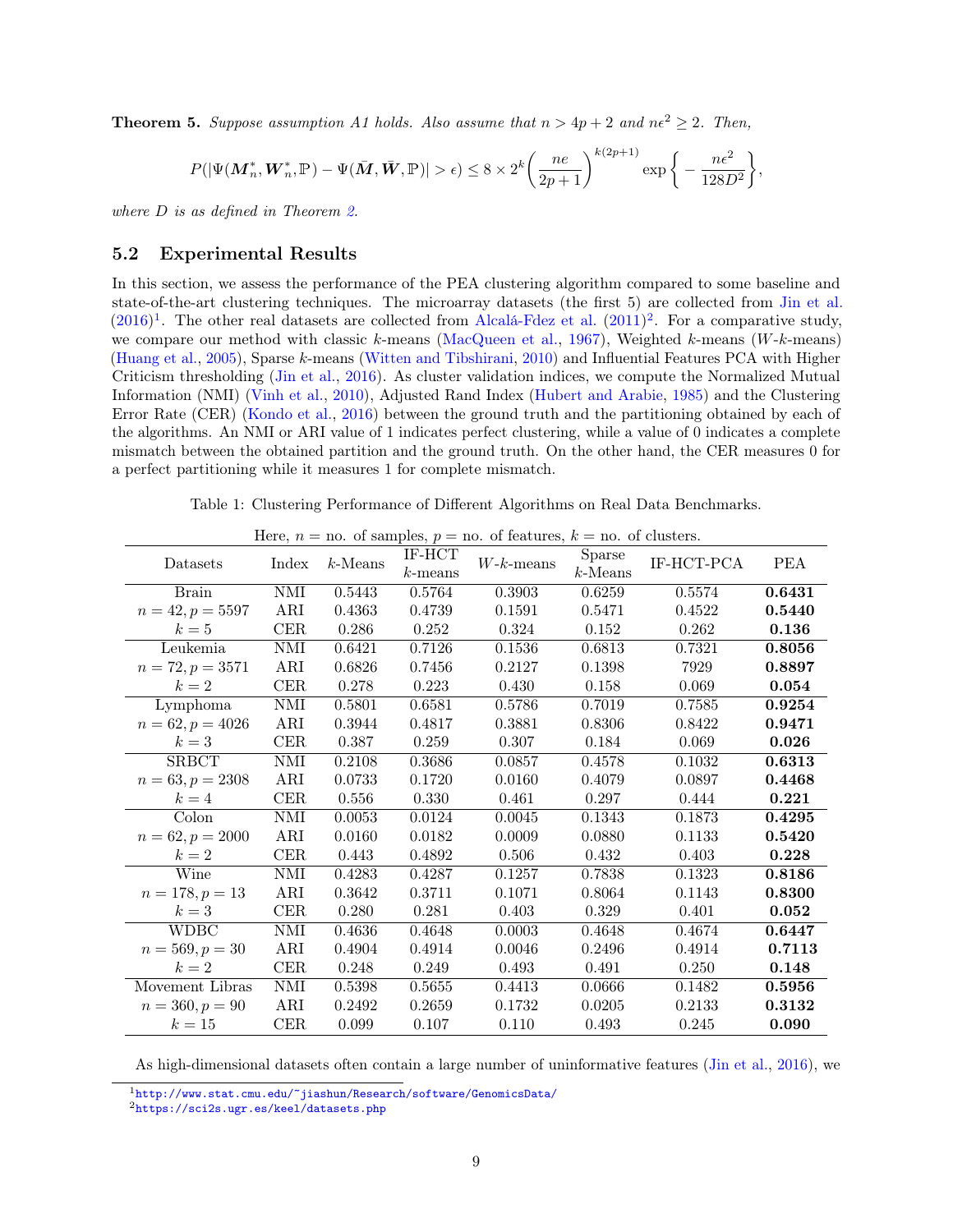perform an influential feature selection [\(Jin et al.,](#page-10-16) [2016\)](#page-10-16) before running the PEA algorithm. We also apply this same preprocessing step before running k-means, leading to the k-means IF-HCT algorithm.

We run each algorithm 20 times and report their average clustering index values in Table [1.](#page-8-3) The best performing algorithm in each row is boldfaced. The results in Table [1](#page-8-3) indicate that clustering under PEA resembles the ground truth more closely compared to its competitors.

### <span id="page-9-9"></span>6 Conclusion

This paper introduces a simple and computationally efficient but flexible extension of PCA and k-means, relying on the idea of locally approximating data within clusters as falling near the surface of an unknown ellipsoid. The resulting Principal Elliptical Analysis (PEA) approach has surprisingly good performance in a broad variety of clustering algorithms we have considered. We have additionally provided strong theory support for PEA estimators through VC theory. PEA can also be used to produce elliptical principal component scores to obtain a rich class of geometric extensions of PCA for interpretation. Extensions to broader classes of quadratic surfaces are an interesting future direction.

### Acknowledgement

The following grants are acknowledged for the financial support provided for this research: Office of Naval Research W911NF-16-1-0544 and National Institute of Health R01ES027498.

### References

- <span id="page-9-10"></span>Alcalá-Fdez, J., Fernández, A., Luengo, J., Derrac, J., García, S., Sánchez, L., and Herrera, F. (2011). Keel data-mining software tool: data set repository, integration of algorithms and experimental analysis framework. Journal of Multiple-Valued Logic & Soft Computing, 17.
- <span id="page-9-1"></span>Arthur, D. and Vassilvitskii, S. (2007). Proceedings of the eighteenth annual ACM-SIAM symposium on discrete algorithms. Society for Industrial and Applied Mathematics.
- <span id="page-9-5"></span>Belkin, M. and Niyogi, P. (2002). Laplacian eigenmaps and spectral techniques for embedding and clustering. In Advances in Neural Information Processing Systems, pages 585–591.
- <span id="page-9-7"></span>Bengio, Y., Monperrus, M., and Larochelle, H. (2006). Nonlocal estimation of manifold structure. Neural Computation, 18(10):2509–2528.
- <span id="page-9-3"></span>Chakraborty, S., Paul, D., and Das, S. (2020a). Hierarchical clustering with optimal transport. *Statistics*  $\mathscr{C}$ Probability Letters, page 108781.
- <span id="page-9-2"></span>Chakraborty, S., Paul, D., Das, S., and Xu, J. (2020b). Entropy weighted power k-means clustering. In Chiappa, S. and Calandra, R., editors, Proceedings of the Twenty Third International Conference on Artificial Intelligence and Statistics, volume 108 of Proceedings of Machine Learning Research, pages 691–701, Online. PMLR.
- <span id="page-9-6"></span>Coifman, R. R. and Lafon, S. (2006). Diffusion maps. Applied and Computational Harmonic Analysis,  $21(1):5-30.$
- <span id="page-9-4"></span>Demartines, P. and Hérault, J. (1997). Curvilinear component analysis: a self-organizing neural network for nonlinear mapping of data sets. IEEE Transactions on Neural Networks, 8(1):148–154.
- <span id="page-9-8"></span>Devroye, L., Györfi, L., and Lugosi, G. (2013). A Probabilistic Theory of Pattern Recognition, volume 31. Springer Science & Business Media.
- <span id="page-9-0"></span>Dhillon, I. S. and Modha, D. S. (2001). Concept decompositions for large sparse text data using clustering. Machine Learning, 42(1-2):143–175.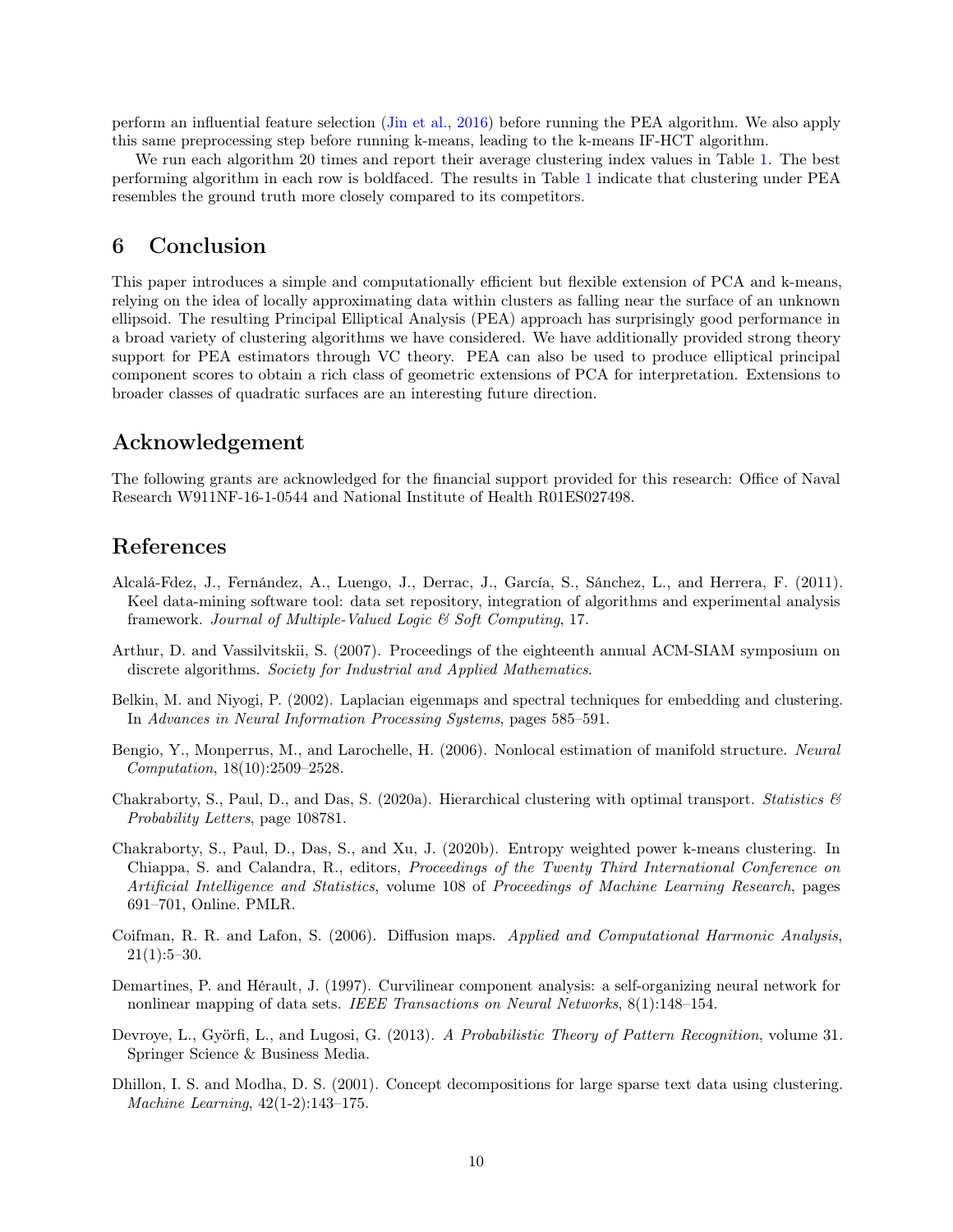- <span id="page-10-0"></span>Dilokthanakul, N., Mediano, P. A., Garnelo, M., Lee, M. C., Salimbeni, H., Arulkumaran, K., and Shanahan, M. (2016). Deep unsupervised clustering with Gaussian mixture variational autoencoders. *arXiv preprint* [arXiv:1611.02648](http://arxiv.org/abs/1611.02648).
- <span id="page-10-4"></span>Dunn, J. (1974). A graph theoretic analysis of pattern classification via tamura's fuzzy relation. IEEE Transactions on Systems, Man, and Cybernetics, 4(3):310–313.
- <span id="page-10-8"></span>Elhamifar, E. and Vidal, R. (2013). Sparse subspace clustering: Algorithm, theory, and applications. IEEE Transactions on Pattern Analysis and Machine Intelligence, 35(11):2765–2781.
- <span id="page-10-12"></span>Gorban, A., Kegl, B., Wunsch, D., and Zinovyev, A. (2007). Principal Manifolds for Data Visualisation and Dimension Reduction. LNCSE 58, Springer, Berlin.
- <span id="page-10-6"></span>Hamerly, G. and Elkan, C. (2004). Learning the k in k-means. In Advances in Neural Information Processing Systems, pages 281–288.
- <span id="page-10-11"></span>Hastie, T. and Stuetzle, W. (1989). Principal curves. Journal of the American Statistical Association, 84(406):502–516.
- <span id="page-10-3"></span>Huang, J. Z., Ng, M. K., Rong, H., and Li, Z. (2005). Automated variable weighting in k-means type clustering. IEEE Transactions on Pattern Analysis and Machine Intelligence, 27(5):657–668.
- <span id="page-10-18"></span>Hubert, L. and Arabie, P. (1985). Comparing partitions. Journal of Classification, 2(1):193–218.
- <span id="page-10-16"></span>Jin, J., Wang, W., et al. (2016). Influential features PCA for high dimensional clustering. The Annals of Statistics, 44(6):2323–2359.
- <span id="page-10-2"></span>Kerdprasop, K., Kerdprasop, N., and Sattayatham, P. (2005). Weighted k-means for density-biased clustering. In International Conference on Data Warehousing and Knowledge Discovery, pages 488–497. Springer.
- <span id="page-10-19"></span>Kondo, Y., Salibian-Barrera, M., Zamar, R., et al. (2016). RSKC: an R package for a robust and sparse k-means clustering algorithm. Journal of Statistical Software, 72(5):1–26.
- <span id="page-10-7"></span>Lacombe, T., Cuturi, M., and Oudot, S. (2018). Large scale computation of means and clusters for persistence diagrams using optimal transport. In Advances in Neural Information Processing Systems, pages 9770–9780.
- <span id="page-10-9"></span>Li, C., You, C., and Vidal, R. (2018). On geometric analysis of affine sparse subspace clustering. IEEE Journal of Selected Topics in Signal Processing, 12(6):1520–1533.
- <span id="page-10-10"></span>Li, D., Mukhopadhyay, M., and Dunson, D. B. (2017). Efficient manifold and subspace approximations with spherelets. arXiv preprint [arXiv:1706.08263](http://arxiv.org/abs/1706.08263).
- <span id="page-10-1"></span>Lim, K.-L., Jiang, X., and Yi, C. (2020). Deep clustering with variational autoencoder. IEEE Signal Processing Letters, 27:231–235.
- <span id="page-10-17"></span>Lloyd, S. (1982). Least squares quantization in PCM. IEEE Transactions on Information Theory, 28(2):129– 137.
- <span id="page-10-13"></span>Maaten, L. v. d. and Hinton, G. (2008). Visualizing data using t-SNE. Journal of Machine Learning Research, 9(Nov):2579–2605.
- <span id="page-10-15"></span>MacQueen, J. et al. (1967). Some methods for classification and analysis of multivariate observations. In Proceedings of the Fifth Berkeley Symposium on Mathematical Statistics and Probability, volume 1, pages 281–297. Oakland, CA, USA.
- <span id="page-10-5"></span>Pelleg, D., Moore, A. W., et al. (2000). X-means: Extending k-means with efficient estimation of the number of clusters. In International Conference on Machine Learning, volume 1, pages 727–734.
- <span id="page-10-14"></span>Roweis, S. T. and Saul, L. K. (2000). Nonlinear dimensionality reduction by locally linear embedding. Science, 290(5500):2323–2326.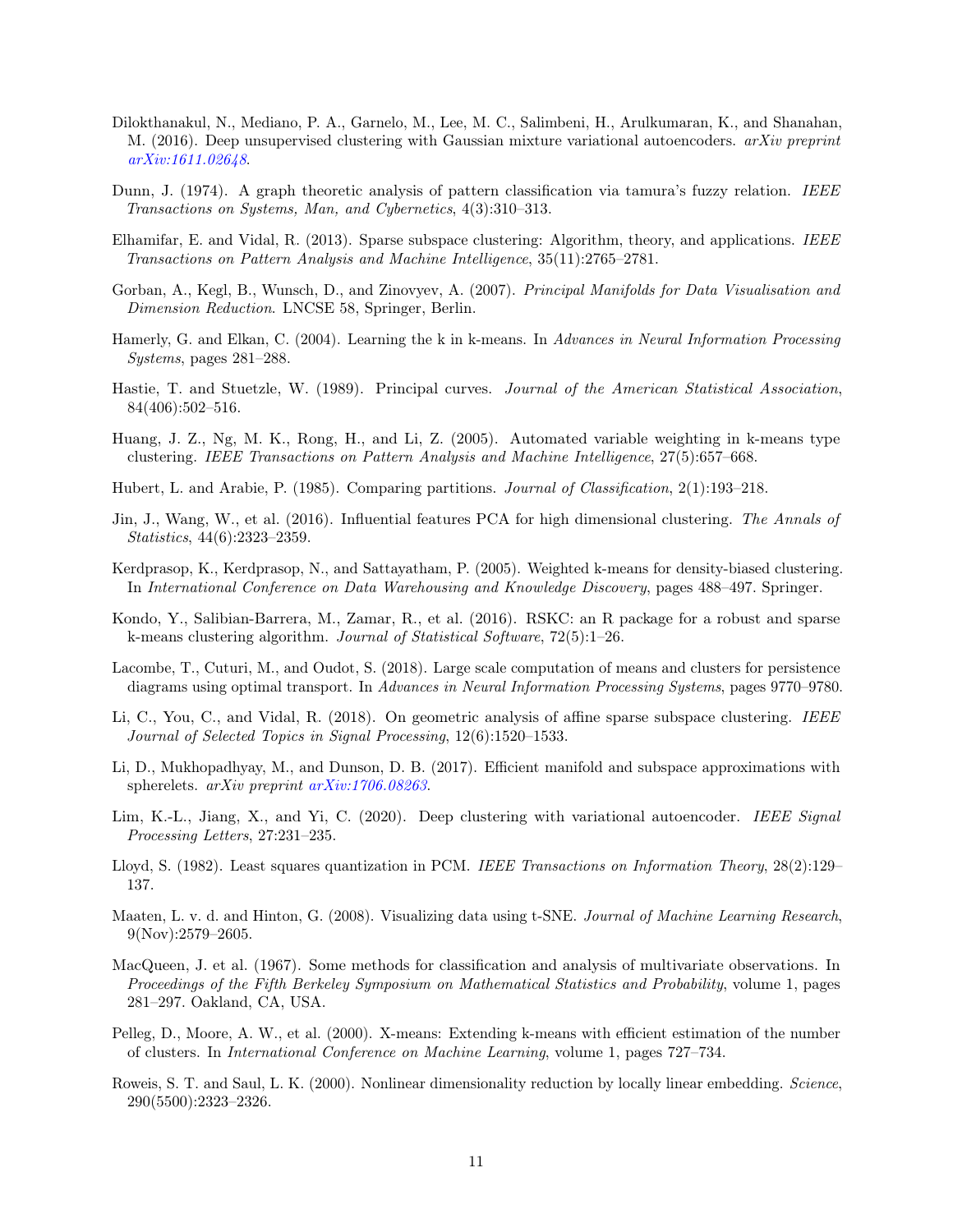- <span id="page-11-6"></span>Schölkopf, B., Smola, A., and Müller, K.-R. (1998). Nonlinear component analysis as a kernel eigenvalue problem. Neural Computation, 10(5):1299–1319.
- <span id="page-11-1"></span>Steinbach, M., Karypis, G., Kumar, V., et al. (2000). A comparison of document clustering techniques KDD workshop on text mining.
- <span id="page-11-7"></span>Tenenbaum, J. B., De Silva, V., and Langford, J. C. (2000). A global geometric framework for nonlinear dimensionality reduction. Science, 290(5500):2319-2323.
- <span id="page-11-8"></span>Tseng, P. (2001). Convergence of a block coordinate descent method for non-differentiable minimization. Journal of Optimization Theory and Applications, 109(3):475–494.
- <span id="page-11-9"></span>Vapnik, V. and Chervonenkis, A. Y. (1971). On the uniform convergence of relative frequencies of events to their probabilities. Theory of Probability & Its Applications,  $16(2):264-280$ .
- <span id="page-11-5"></span>Vidal, R., Ma, Y., and Sastry, S. (2005). Generalized principal component analysis (GPCA). IEEE Transactions on Pattern Analysis and Machine Intelligence, 27(12):1945–1959.
- <span id="page-11-10"></span>Vinh, N. X., Epps, J., and Bailey, J. (2010). Information theoretic measures for clusterings comparison: Variants, properties, normalization and correction for chance. Journal of Machine Learning Research. 11(Oct):2837–2854.
- <span id="page-11-3"></span>Witten, D. M. and Tibshirani, R. (2010). A framework for feature selection in clustering. Journal of the American Statistical Association, 105(490):713–726.
- <span id="page-11-2"></span>Xu, J. and Lange, K. (2019). Power k-means clustering. In International Conference on Machine Learning, pages 6921–6931.
- <span id="page-11-0"></span>Yang, L., Cheung, N.-M., Li, J., and Fang, J. (2019). Deep clustering by Gaussian mixture variational autoencoders with graph embedding. In Proceedings of the IEEE International Conference on Computer Vision, pages 6440–6449.
- <span id="page-11-4"></span>Yang, Y., Feng, J., Jojic, N., Yang, J., and Huang, T. S. (2016).  $\ell^0$ -sparse subspace clustering. In European conference on computer vision, pages 731–747. Springer.

# A Proof of Theorem 1

**Theorem 1.** There exists  $K > 0$  such that  $\mu_n \in B(M + K)$ .

*Proof.* We choose  $K =$  $\frac{\sqrt{(M-1)^2+1}}{\lambda}$  + 1. Without the loss of generality, we will also assume that  $\Lambda \geq M \geq 1$ . Assume the contrary. We assume that  $\|\mu_n\|_2 > M + K$ . We begin by observing that  $\|w \circ (x - \mu_n)\|_2 \geq$  $\lambda \|x - \mu_n\|_2 \ge \lambda (\|\mu_n\|_2 - \|x\|_2) \ge \lambda K \ge 1$ . We note that,

<span id="page-11-11"></span>
$$
\Phi(\boldsymbol{\mu}_n, \boldsymbol{w}_n, \mathbb{P}_n) = \int (\|\boldsymbol{w}_n \circ (\boldsymbol{x} - \boldsymbol{\mu}_n)\|_2 - 1)^2 d\mathbb{P}_n
$$
  
\n
$$
\geq \int (K\lambda - 1)^2 d\mathbb{P}_n
$$
  
\n
$$
= (K\lambda - 1)^2.
$$
 (7)

We observe that  $0 \le ||x||_2 \le M$  implies

$$
(\|\boldsymbol{x}\|_2 - 1)^2 \le \max\{(M-1)^2, 1\} \le (M-1)^2 + 1.
$$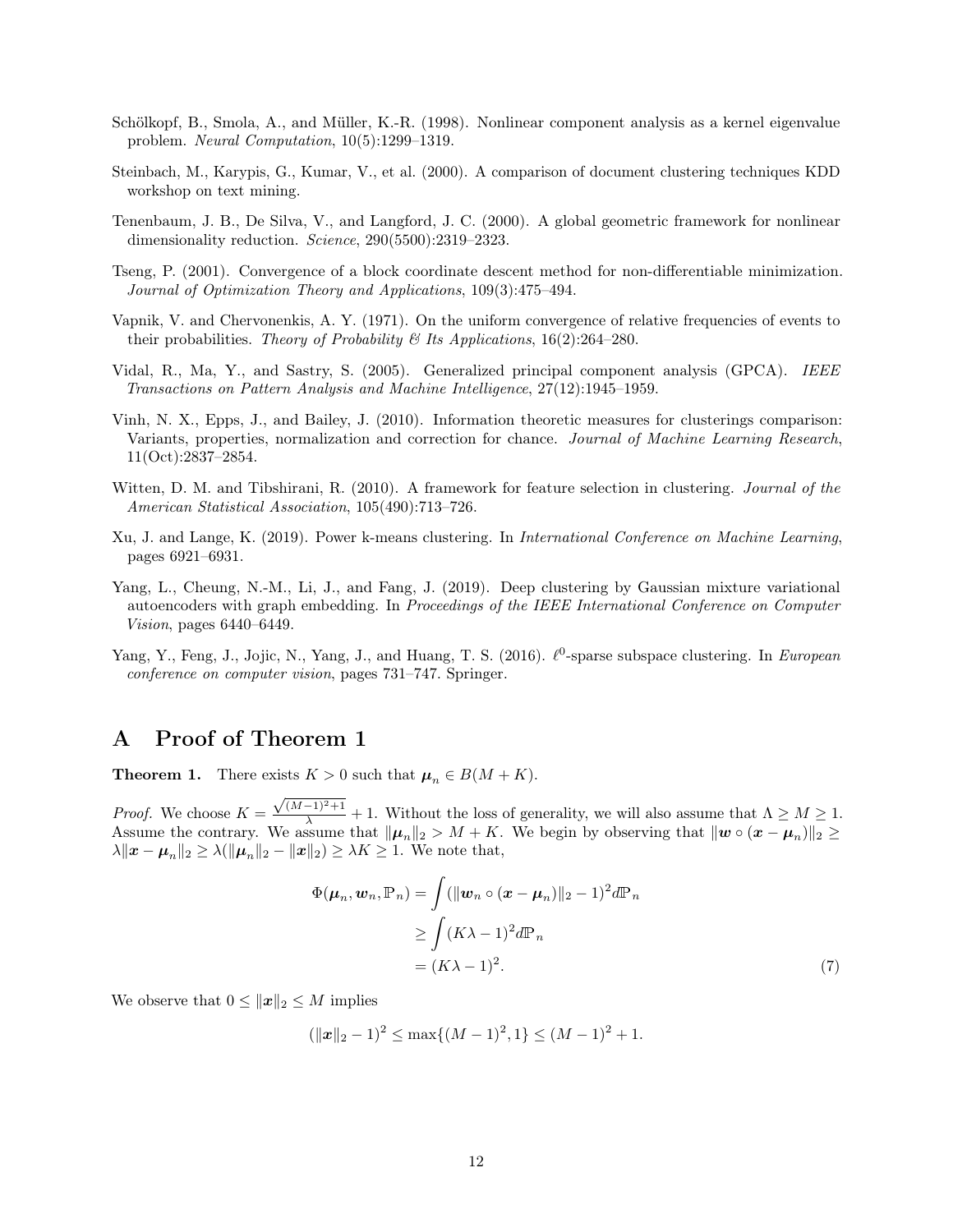Thus, we observe that,

<span id="page-12-0"></span>
$$
\Phi(\mathbf{0}_p, \mathbf{1}_p, \mathbb{P}_n) = \int (\|\mathbf{1}_p \circ \mathbf{x}\|_2 - 1)^2 d\mathbb{P}_n
$$
  
\n
$$
= \int (\|\mathbf{x}\|_2 - 1)^2 d\mathbb{P}_n
$$
  
\n
$$
\leq \int [(M-1)^2 + 1] d\mathbb{P}_n
$$
  
\n
$$
= (M-1)^2 + 1.
$$
 (8)

Thus RHS of equation  $(7)$  is always greater than the RHS of equation  $(8)$ , due to the choice of K. Thus,  $\Phi(\mu_n, \boldsymbol{w}_n, P_n) < \Phi(\boldsymbol{0}_p, \boldsymbol{1}_p, P_n)$ , which gives us a contradiction.  $\Box$ 

### B Theoretical Properties of PEA Clustering

In this section, we discuss the large sample properties of the (global) minimimal solutions of our clustering objective (5) (of the main paper). Similar to the assumptions made in Section 4, we assume that  $X_1, \ldots, X_n$ are independently drawn from distribution P. For our theoretical analysis, note that we can simplify the objective function (5) as

$$
P(\mathbf{W}, \mathbf{M}) = \sum_{i=1}^{n} \min_{1 \leq j \leq k} (\|\mathbf{w}_{j} \circ (\mathbf{x}_{i} - \mathbf{\mu}_{j})\|_{2} - 1)^{2}.
$$
 (9)

Again to simplify the notations, let  $\Psi(M, W, Q) = \int \min_{1 \leq j \leq k} (||\mathbf{w}_j \circ (\mathbf{x} - \boldsymbol{\mu}_j)||_2 - 1)^2 dQ$ , for any  $W \in$  $[\lambda, \Lambda]^{k \times p}, M \in \mathbb{R}^{k \times p}$  and any probability measure Q, for which  $\Psi(\cdot, \cdot, Q)$  is defined. Let  $(M_n^*, W_n^*)$  be the sample minimizers of  $\Psi(\cdot, \cdot, \mathbb{P}_n)$ , i.e.  $\Phi(M_n^*, W_n^*, \mathbb{P}_n) = \arg \min_{\mathbf{M}, \mathbf{W}} \Psi(\mathbf{M}, \mathbf{W}, \mathbb{P}_n)$ . Let  $(\mathbf{M}, \mathbf{W})$  be the population minimizers of  $\Psi(\cdot, \cdot, \mathbb{P})$ , i.e.  $\Psi(\overline{M}, \overline{W}, \mathbb{P}) = \arg \min_{M, \overline{W}} \Psi(M, W, \mathbb{P})$ . Our goal is to show that  $(M_n, W_n) \to (M, W)$ , almost surely. Since renaming the clusters does not affect the value of the objective function, we define the distance between two sets of parameters  $(M_1, W_1)$  and  $(M_2, W_2)$  as follows:

$$
dist((\bm{M}_1, \bm{W}_1), (\bm{M}_2, \bm{W}_2))
$$
  
= 
$$
\inf_{\bm{O} \in \mathcal{O}_k} ||\bm{W}_1 - O\bm{W}_2||_F^2 + ||\bm{M}_1 - O\bm{M}_2||_F^2.
$$

Here  $\mathcal{O}_k$  is the set of all  $k \times k$  real permutation matrices. We say that  $(\mathbf{M}_n^*, \mathbf{W}_n^*) \to (\bar{\mathbf{M}}, \bar{\mathbf{W}})$  if  $dist((\mathbf{M}_n^*,\mathbf{W}_n^*),(\bar{\mathbf{M}},\bar{\mathbf{W}})) \to 0.$  Towards proving the almost sure convergence, we make the following technical assumptions:

- B1 The support of P is bounded, i.e.  $\exists M > 0$  such that  $Support(P) \subset B(M)$ .
- B2 For all  $\epsilon > 0$ , there exists  $\eta > 0$  such that if  $dist((M, W), (\bar{M}, \bar{W})) > \epsilon$  implies that  $\Psi(M, W, \mathbb{P}) >$  $\Psi(\bar{\mathbf{M}}, \bar{\mathbf{W}}, \mathbb{P}) + \eta.$

Without he loss of generality, we will assume that  $\Lambda \geq M \geq 1$ . As already discussed in Section 4 we first need to bound  $(\boldsymbol{M}_n^*, \boldsymbol{W}_n^*)$  in some compact set  $\forall n \in \mathbb{N}$ . Since  $\boldsymbol{W}$  is already bounded in  $[\lambda, \Lambda]^{k \times p}$ , it is enough to bound  $M_n^*$  in a compact set. This is achieved in Theorem [6.](#page-12-1) The Proof is very similar to that of Theorem [1.](#page-5-1)

<span id="page-12-1"></span>**Theorem 6.** There exists  $K > 0$ , such that,  $M_n^* \in B(M+K)^k$ , for all  $n \in \mathbb{N}$ .

 $\frac{\sqrt{(M-1)^2+1}}{\lambda}+1$  and assume the contrary. We denote the j-th row of  $M_n^*$  and *Proof.* We will take  $K =$  $\mathbf{W}_{n}^{*}$  by  $\mu_{j}^{*}$  and  $\mathbf{w}_{j}^{*}$ , respectively. and Suppose there exists  $j \in \{1, \ldots, k\}$ , such that,  $\|\mu_{j}^{*}\|_{2} \geq K$ . If  $c_{i} = j$ ,  $\|{\bm{w}}_j^*\circ({\bm{x}}-{\bm{\mu}}_j^*)\|_2\ge \lambda \|{\bm{x}}_i-{\bm{\mu}}_j^*\|_2\ge \lambda(\|{\bm{\mu}}_j^*\|_2-\|{\bm{x}}\|_2)\ge \lambda K\ge 1. \ \ \text{Thus, } (\|{\bm{w}}_j^*\circ({\bm{x}}-{\bm{\mu}}_j^*)\|_2-1)^2\ge (\lambda K-1)^2.$ As observed in the proof of Theorem [1,](#page-5-1)  $(\|\mathbf{1}_p \circ (\mathbf{x}-\mathbf{0}_p)\|_2 - 1)^2 \leq (M-1)^2 + 1$ . Our choice of K implies that  $(\|\boldsymbol{w}_j^*\circ(\boldsymbol{x}-\boldsymbol{\mu}_j^*)\|_2-1)^2 \geq (\|\boldsymbol{1}_p\circ(\boldsymbol{x}-\boldsymbol{0}_p)\|_2-1)^2$ . Thus, replacing  $\boldsymbol{\mu}_j^*$  by  $\boldsymbol{0}_p$  and  $\boldsymbol{w}_j^*$  by  $\boldsymbol{1}_p$ , decreases the value of the objective function (5) (of the main paper), which gives us a contradiction.  $\Box$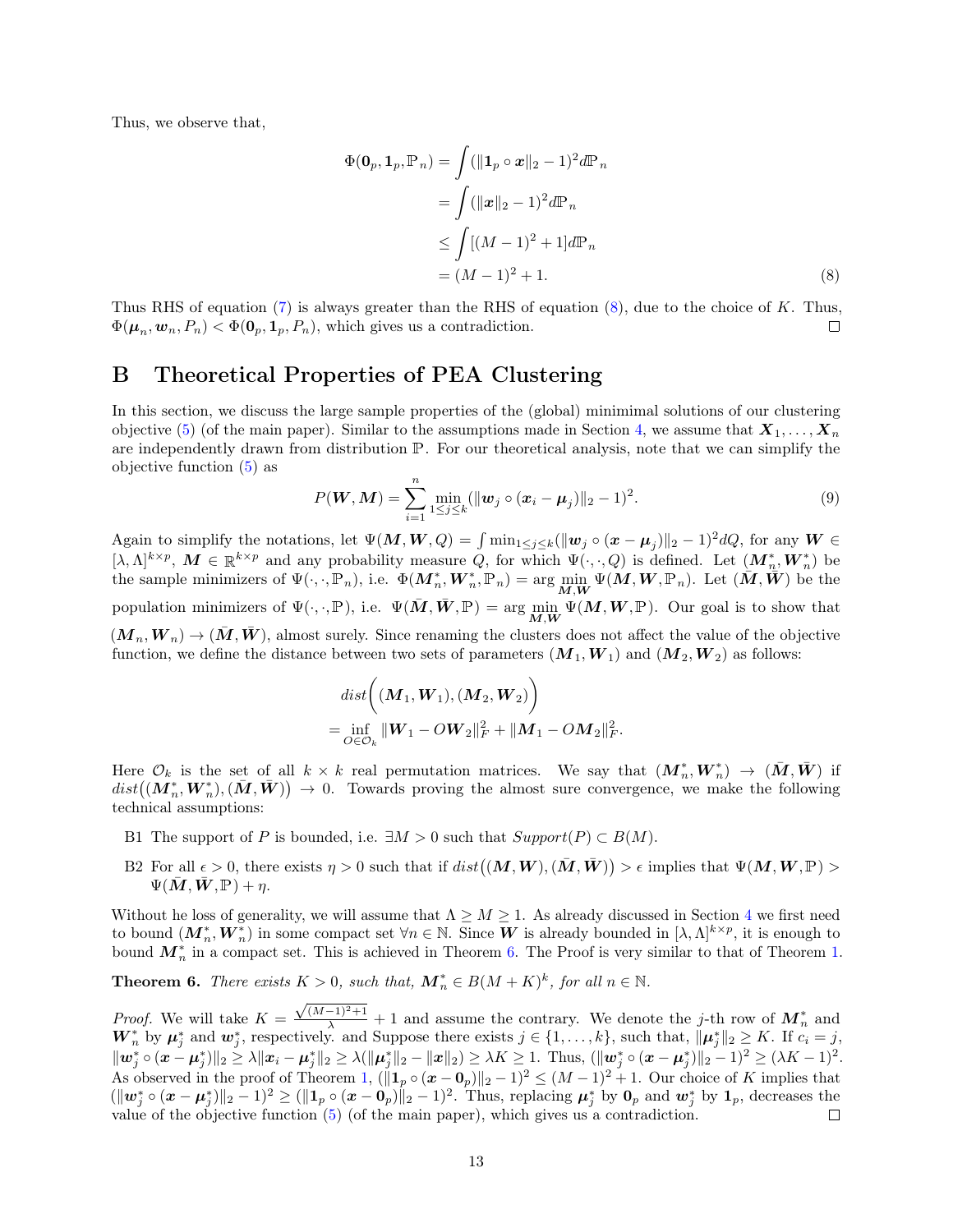<span id="page-13-0"></span>**Theorem 7.** Suppose assumption B1 holds. Also assume that  $n > 4p + 2$  and  $n\epsilon^2 \geq 2$ . Then,

$$
P\bigg(\sup_{\mathbf{M}\in B(M+K)^k,\mathbf{W}\in[\lambda,\Lambda]^{k\times p}}|\Psi(\mathbf{M},\mathbf{W},\mathbb{P}_n)-\Psi(\mathbf{M},\mathbf{W},\mathbb{P})|>\epsilon\bigg)\leq 8\times 2^k\bigg(\frac{ne}{2p+1}\bigg)^{k(2p+1)}\exp\bigg\{-\frac{n\epsilon^2}{32D^2}\bigg\},\,
$$

where,  $D = \sup_{\boldsymbol{x} \in B(M), \boldsymbol{\mu} \in B(M+K), \boldsymbol{w} \in \mathcal{C}} (\|\boldsymbol{w} \circ (\boldsymbol{x} - \boldsymbol{\mu})\|_2 - 1)^2$ .

*Proof.* Let  $\psi_{\mathbf{M},\mathbf{W}}(\mathbf{x}) = \min_{1 \leq j \leq k} (\|\mathbf{w}_j \circ (\mathbf{x} - \boldsymbol{\mu}_j)\|_2 - 1)^2$ , which is clearly bounded by D. In the following analysis,  $X$  is a random variable having distribution  $\mathbb{P}$ . We now observe that,

$$
\sup_{\mathbf{M}\in B(M+K)^k, \mathbf{W}\in[\lambda,\Lambda]^{k\times p}} |\Psi(\mathbf{M},\mathbf{W},\mathbb{P}_n) - \Psi(\mathbf{M},\mathbf{W},\mathbb{P})|
$$
\n
$$
= \sup_{\mathbf{M}\in B(M+K)^k, \mathbf{W}\in[\lambda,\Lambda]^{k\times p}} \left| \frac{1}{n} \sum_{i=1}^n \psi_{\mathbf{M},\mathbf{W}}(\mathbf{X}_i) - E[\psi_{\mathbf{M},\mathbf{W}}(\mathbf{X})] \right|
$$
\n
$$
= \sup_{\mathbf{M},\mathbf{W}} \left| \int_0^D \left( \frac{1}{n} \sum_{i=1}^n \mathbb{1}(\psi_{\mathbf{M},\mathbf{W}}(\mathbf{X}_i) > t) - P(\psi_{\mathbf{M},\mathbf{W}}(\mathbf{X}) > t) \right) dt \right|
$$
\n
$$
\leq D \sup_{\mathbf{M},\mathbf{W},t\geq 0} \left| \frac{1}{n} \sum_{i=1}^n \mathbb{1}(\psi_{\mathbf{M},\mathbf{W}}(\mathbf{X}_i) > t) - P(\psi_{\mathbf{M},\mathbf{W}}(\mathbf{X}) > t) \right|
$$
\n
$$
\leq D \sup_{\mathbf{A}\in\mathcal{A}} |\mathbb{P}_n(A) - \mathbb{P}(A)|.
$$

Here  $\mathcal{A} = \Big\{ \{ \boldsymbol{x} \in B(M) : \psi_{\boldsymbol{M},\boldsymbol{W}}(\boldsymbol{x}) > t \} : \boldsymbol{M} \in B(M+K)^k, \boldsymbol{W} \in [\lambda,\Lambda]^{k \times p} \text{ and } t > 0 \Big\}.$  We note the following:

$$
\psi_{\mathbf{M},\mathbf{W}}(\mathbf{X}_i) > t
$$
  
\n
$$
\iff \min_{1 \leq j \leq k} (\|\mathbf{w}_j \circ (\mathbf{x} - \mathbf{\mu}_j)\|_2 - 1)^2 > t
$$
  
\n
$$
\iff (\|\mathbf{w}_j \circ (\mathbf{x} - \mathbf{\mu}_j)\|_2 - 1)^2 > t, \forall j = 1, ..., k.
$$

Thus, it is easy to observe that  $A \subseteq \{V_1 \cap \cdots \cap V_k : V_1, \ldots, V_k \in \mathcal{V}\}$ , where,

$$
\mathcal{V} = \left\{ \{ \boldsymbol{x} \in B(M) : (\|\boldsymbol{w} \circ (\boldsymbol{x} - \boldsymbol{\mu})\|_2 - 1)^2 > t \} : \boldsymbol{\mu} \in B(M + K), \boldsymbol{w} \in \mathcal{C} \text{ and } t > 0 \right\}.
$$

We've already seen that  $S_n(\mathcal{V}) \leq 2 \left( \frac{n e}{2p+1} \right)^{2p+1}$ . Thus appealing to Theorem 13.5 *(iii)* of [Devroye et al.](#page-9-8) [\(2013\)](#page-9-8), we get,

$$
S_n(\mathcal{A}) \le \left[2\left(\frac{ne}{2p+1}\right)^{2p+1}\right]^k.
$$

From the VC-theorem, we observe that,

$$
P\left(\sup_{\mu \in B(M+K), W \in [\lambda, \Lambda]^{k \times p}} |\Psi(M, W, \mathbb{P}_n) - \Phi(M, W, \mathbb{P})| > \epsilon\right)
$$
  
\n
$$
\leq P\left(\sup_{A \in \mathcal{A}} |P_n(A) - P(A)| > \frac{D}{\epsilon}\right)
$$
  
\n
$$
\leq 8S_n(\mathcal{A}) \exp\left\{-\frac{n\epsilon^2}{32D^2}\right\}
$$
  
\n
$$
\leq 8 \times 2^k \left(\frac{n e}{2p+1}\right)^{k(2p+1)} \exp\left\{-\frac{n\epsilon^2}{32D^2}\right\}.
$$

 $\Box$